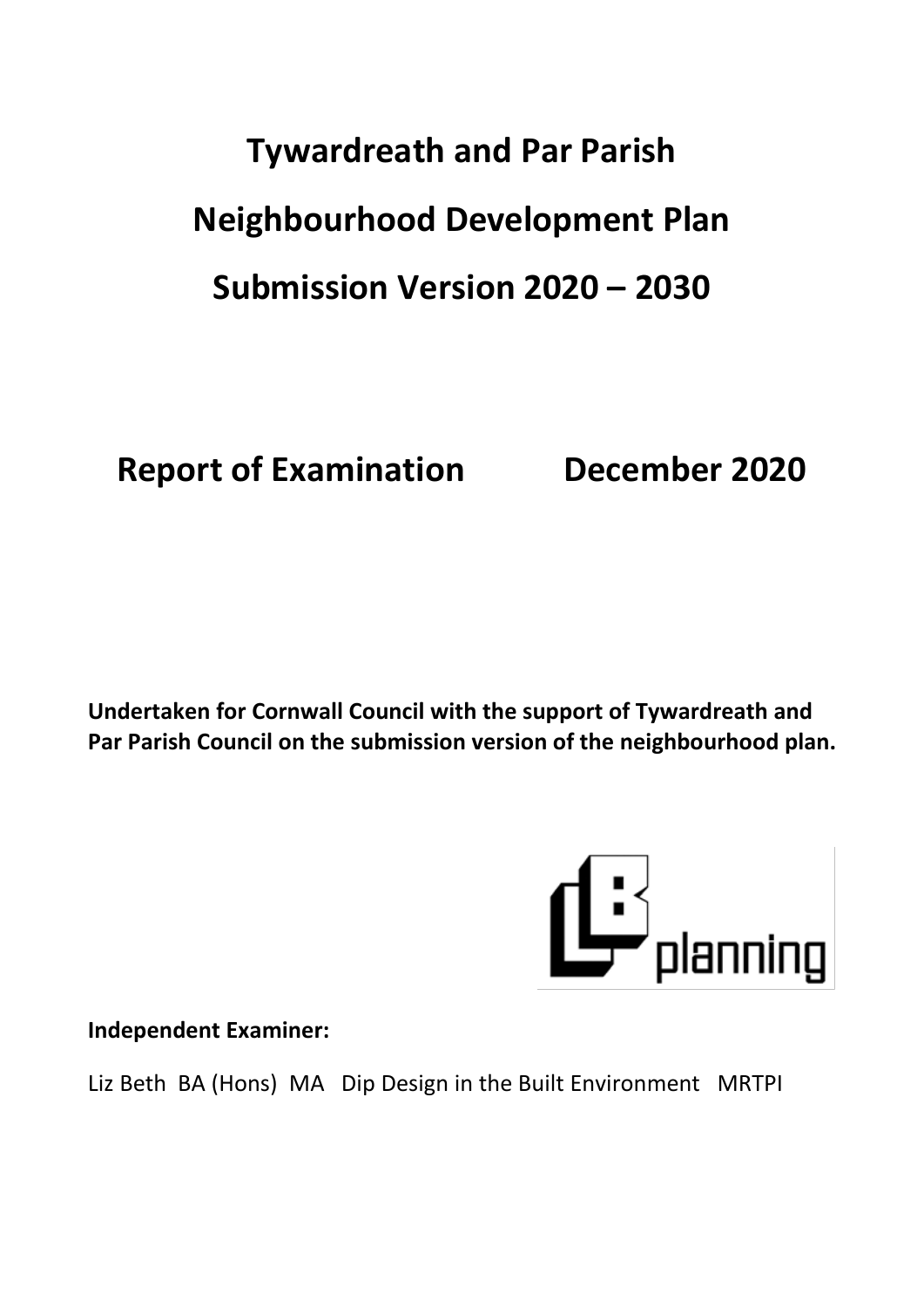## **Contents**

| 4. Compliance with the Basic Conditions Part 2: National Policy and the Development Plan12 |  |
|--------------------------------------------------------------------------------------------|--|
|                                                                                            |  |

#### **Abbreviations used in the text of this report:**

The Tywardreath and Par Parish Neighbourhood Plan is referred to as 'the Plan' or 'TPNDP'. Tywardreath and Par Parish Council is referred to as 'the Parish Council'. Cornwall Council is also referred to as the Local Planning Authority - abbreviated to 'LPA'. The National Planning Policy Framework is abbreviated to 'NPPF'. The National Planning Practice Guidance is abbreviated to 'NPPG'. The Cornwall Local Plan Strategic Policies 2010 - 2030 is abbreviated to 'CLP'. The Cornwall Site Allocations Development Plan Document is abbreviated to 'SADPD'. Regulations 14 and 16 are abbreviated to 'Reg14' and 'Reg16' respectively.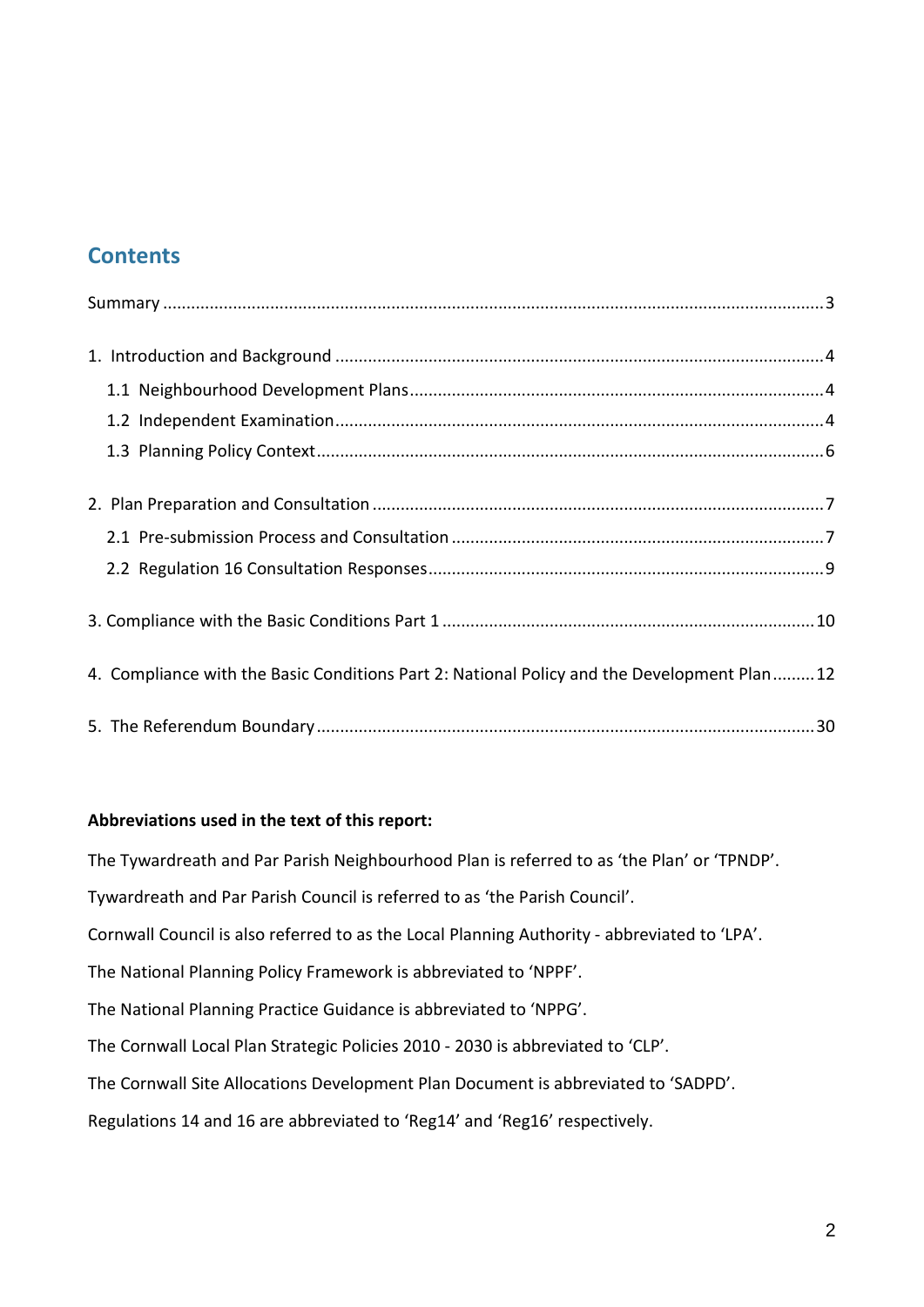## <span id="page-2-0"></span>**Summary**

- I have undertaken the examination of the Tywardreath and Par Parish Neighbourhood Development Plan (TPNDP) during November and early December 2020 and detail the results of that examination in this report.
- The Parish Council have undertaken extensive consultation on this Plan, and it complies with legislative requirements. The Plan is well evidenced and a lot of hard work has gone into framing the Plan and its policies. To suit the coastal location there is an innovative use of the concept of blue/green open space. The Cornwall Local Plan Strategic Policies and Site Allocations Documents provide a comprehensive strategic policy framework.
- I have considered the comments made at the Regulation 16 Publicity Stage, and where relevant these have to an extent informed some of the recommended modifications.
- Subject to the modifications recommended, the Plan meets the basic conditions and may proceed to referendum.
- I recommend the referendum boundary is the designated neighbourhood plan area.

**Acknowledgements:** Thanks to Local Authority and qualifying body staff for their assistance with this examination and responses to questions. My compliments to the local community volunteers and Tywardreath and Par Parish Council, who have produced a comprehensive Plan focused on local issues, and undertaken extensive consultation with their local community.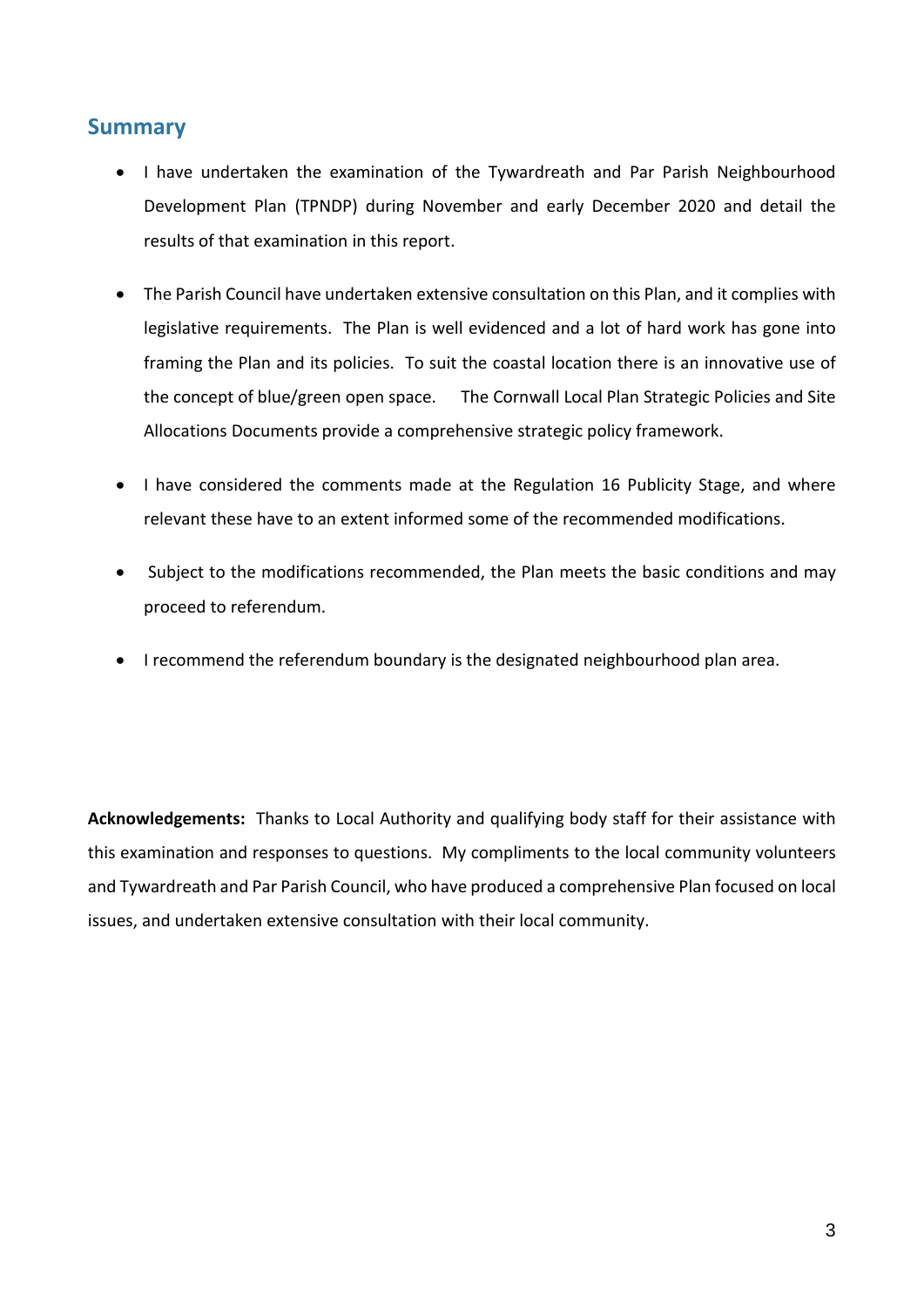## <span id="page-3-0"></span>**1. Introduction and Background**

#### <span id="page-3-1"></span>**1.1 Neighbourhood Development Plans**

1.1.1 The Localism Act 2011 empowered local communitiesto develop planning policy for their area by drawing up neighbourhood plans. For the first time, a community-led plan that is successful at referendum becomes part of the statutory development plan for their planning authority.

1.1.2 Giving communities greater control over planning policy in this way is intended to encourage positive planning for sustainable development. The National Planning Policy Framework (NPPF para 29) states that:

"neighbourhood planning gives communities the power to develop a shared vision for their area. Neighbourhood Plans can … help to deliver sustainable development".

Further advice on the preparation of neighbourhood plans is contained in the Government's Planning Practice Guidance website:

<http://planningguidance.planningportal.gov.uk/blog/guidance/neighbourhood-planning/>

1.1.3 Neighbourhood plans can only be prepared by a 'qualifying body', and in Tywardreath and Par Parish that is the Tywardreath and Par Parish Council. Drawing up the Neighbourhood Plan was undertaken by a steering group working to the Parish Council .

#### <span id="page-3-2"></span>**1.2 Independent Examination**

1.2.1 Once the Parish Council had prepared their neighbourhood plan and consulted on it, they submitted it to Cornwall Council. After publicising the plan with a further opportunity for comment, Cornwall Council were required to appoint an Independent Examiner, with the agreement of the Parish Council to that appointment.

1.2.2 I have been appointed to be the Independent Examiner for this Plan. I am a chartered Town Planner with over thirty years of local authority and voluntary sector planning experience in development management, planning policy and project management. I have been working with communities for many years, and have recently concentrated on supporting groups producing neighbourhood plans. I have been appointed through the Neighbourhood Plan Independent Examiners Referral Service (NPIERS). I am independent of any local connectionsto Tywardreath and Par Parish and Cornwall Council, and have no conflict of interest that would exclude me from examining this plan.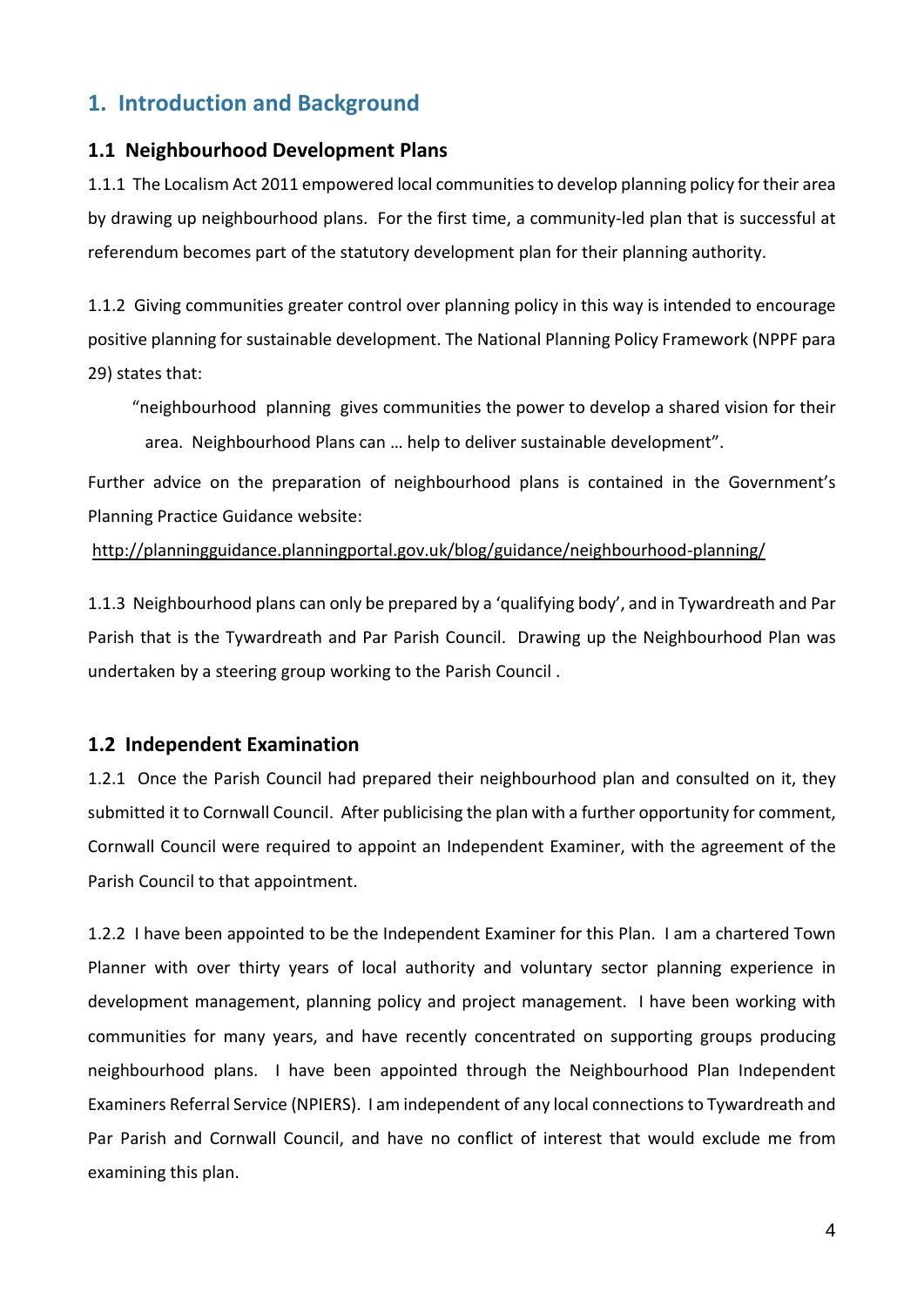#### 1.2.3 As the Independent Examiner I am required to produce this report and recommend either:

(a) That the neighbourhood plan is submitted to a referendum without changes; or

(b) That modifications are made and that the modified neighbourhood plan is submitted to a referendum; or

(c) That the neighbourhood plan does not proceed to a referendum on the basis that it does not meet the necessary legal requirements.

1.2.4 The legal requirements are firstly that the Plan meets the 'Basic Conditions', which I consider in sections 3 and 4 below. The Plan also needs to meet the following requirements under Paragraph 8(1) of Schedule 4B to the Town and Country Planning Act 1990:

- It has been prepared and submitted for examination by a qualifying body;
- It has been prepared for an area that has been properly designated by the Local Planning Authority;
- It specifies the period during which it has effect;
- It does not include provisions and policies for excluded development;
- It does not relate to land outside the designated neighbourhood area.

The TPNDP complies with the requirements of Paragraph 8(1). The Neighbourhood Area was designated on the 10<sup>th</sup> June 2015 by Cornwall Council. With the changes detailed in Modifications 2,3 and 7 of section 4 below, the Plan does not relate to land outside the designated Neighbourhood Area. It specifies the period during which it has effect as 2020 – 2030 and has been submitted and prepared by a qualifying body and people working to that qualifying body. It does not include policies about excluded development; effectively mineral and waste development or strategic infrastructure.

1.2.5 I made an unaccompanied site visit to Tywardreath and Par to familiarise myself with the area and visit relevant sites and areas affected by the policies. This examination has been dealt with by written representations, as I did not consider a hearing necessary.

1.2.6 I am also required to consider whether the referendum boundary should be extended beyond the designated area, should the Plan proceed to a referendum. I make my recommendation on this in section 5 at the end of this report.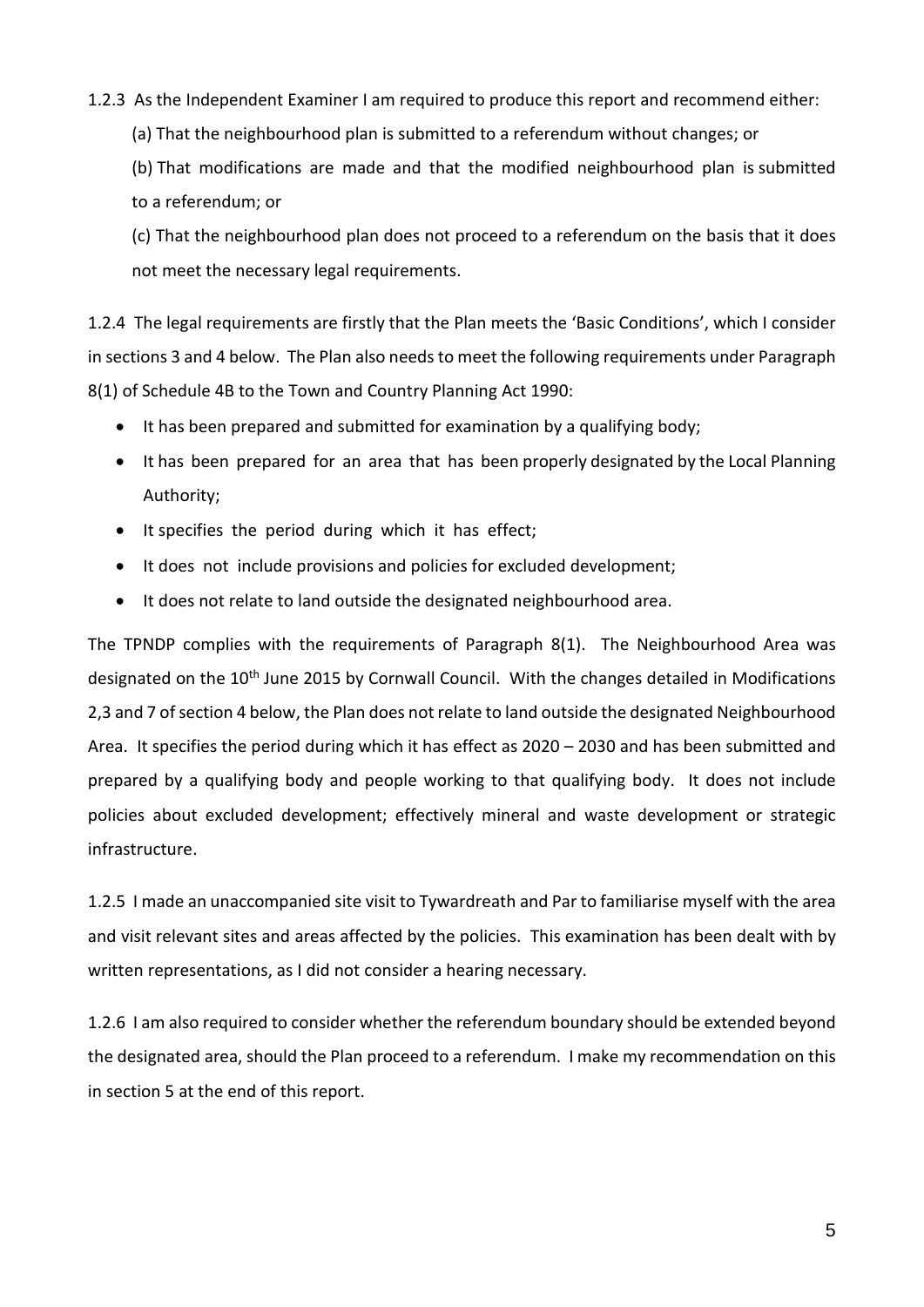### <span id="page-5-0"></span>**1.3 Planning Policy Context**

1.3.1 The Development Plan for Tywardreath and Par Parish, not including documents relating to excluded mineral and waste development, are the Cornwall Local Plan (CLP) Strategic Policies adopted in 2016 and the Cornwall Site Allocation Development Plan Document (SADPD) adopted in November 2019. Both documents are strategic, and all policies in them should be considered as strategic policy for the purposes of the Basic Conditions.

1.3.2 The National Planning Policy Framework 2019 (NPPF) sets out government planning policy for England, and the National Planning Practice Guidance (NPPG) website offers guidance on how this policy should be implemented.

1.3.3 During my examination of the TPNDP I have considered the following documents:

- National Planning Policy Framework (NPPF) 2019
- National Planning Practice Guidance 2014 and as updated
- Town and Country Planning Act 1990 (as amended)
- Planning and Compulsory Purchase Act 2004
- The Localism Act 2011
- The Neighbourhood Planning Regulations 2012 (as amended)
- Submission version Tywardreath and Par Parish Neighbourhood Development Plan (TPNDP)
- The Basic Conditions Statement submitted with the TPNDP
- The Consultation Statement submitted with the TPNDP
- The Strategic Environmental Assessment Screening Decision for the TPNDP
- Neighbourhood Area Designation (map)
- Evidence Summary for the TPNDP
- Housing Needs Survey Tywardreath and Par Parish 2019 Cornwall Council
- Cornwall Local Plan Strategic Policies 2016 (CLP)
- Cornwall Site Allocations Development Plan Document 2018 (SADPD)
- Mineral Safeguarding Development Plan Document and Interactive Map 2018
- Cornwall Beach and Dune Management Plan Par Sands Cornwall Council 2016
- Cornwall Planning for Biodiversity Guide Cornwall Council October 2018
- Housing SPD Cornwall Council adopted February 2020
- Representations received during the publicity period (reg16 consultation)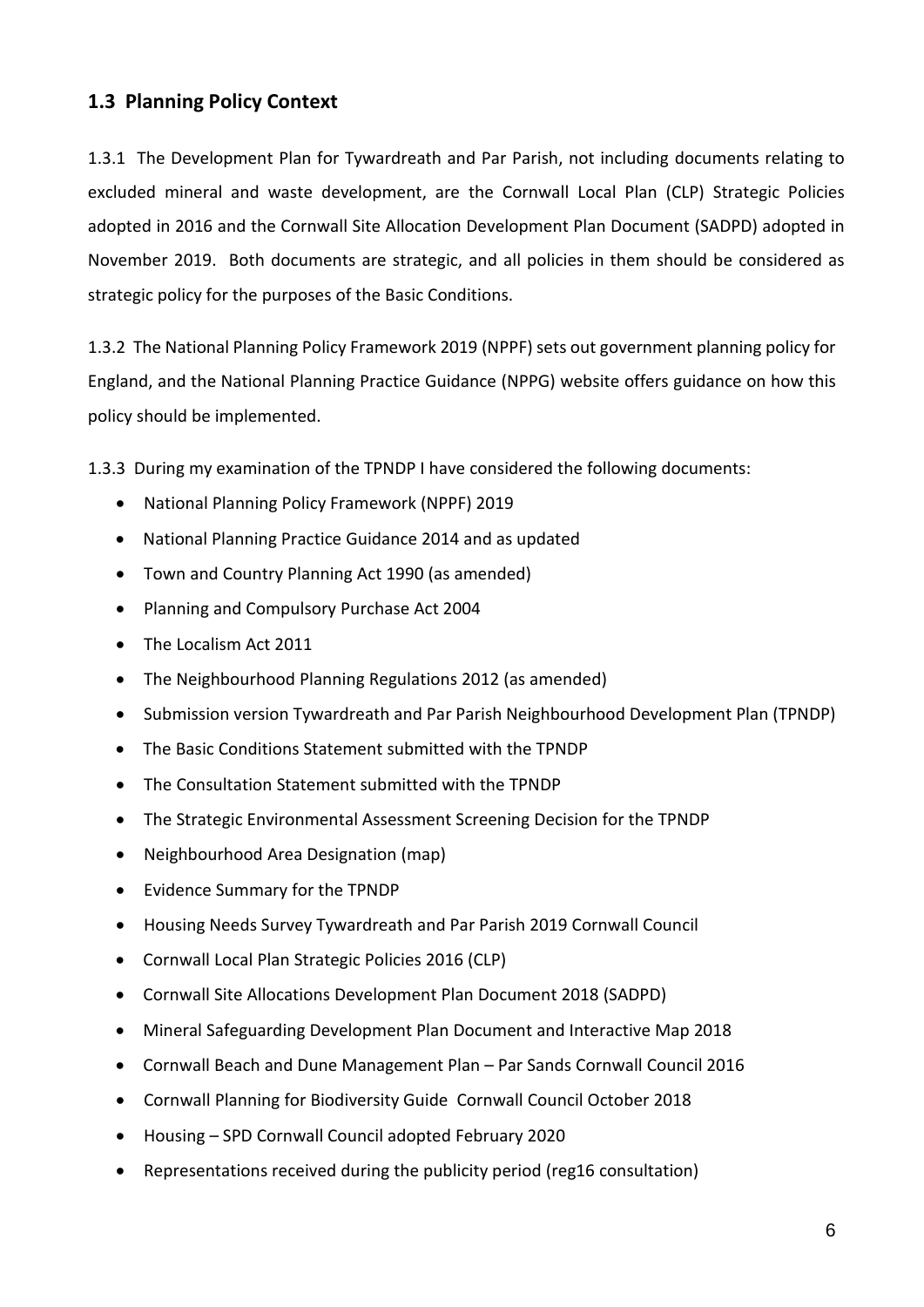## <span id="page-6-0"></span>**2. Plan Preparation and Consultation**

#### <span id="page-6-1"></span>**2.1 Pre-submission Process and Consultation**

2.1.1 The Parish of Tywardreath and Par in Cornwall has a short coastline at Par Beach, and an industrial heritage of metal mining and china clay working. Tywardreath is the older settlement, with an historic centre that is a designated conservation area. The Parish covers a significant rural hinterland, and islocated about 6km to the East of the large town of St Austell. The SADPD identifies a large eco-site at Par Docks for mixed development including 500 new homes outside but nearby to the Parish boundary.

2.1.2 A Steering Group, made up of Parish Councillors and volunteers from the local community, worked on developing the Plan and consultation around this task. Steering Group meetings were open to the public with the agenda available beforehand on the Parish Council website, and minutes of meetings published afterwards. Five topic groups were established, one dealing with community engagement. The Steering Group had representatives from both villages and the rural areas.

2.1.3 The Consultation Statement sets out the nature and form of consultation prior to the formal Reg14 six week consultation. There was an over-arching aim to include as many residents and stakeholders as possible, and a range of engagement methods were used. Social media was found to engage a younger audience, and the Facebook page was accessed by more women than men. A local community newsletter was used for publicity, and local radio. Existing community groups were consulted, youth groups, patient participation groups and disability representatives as well as businesses in all sectors of the local economy.

2.1.4 The start of the regulation 14 (Reg14) consultation required by the Neighbourhood Planning Regulations 2012, unfortunately coincided with the start of the formal 'lock down' for the Covid19 pandemic. The consultation started on Monday 23<sup>rd</sup> March 2020, and as a result the proposed actions had to be revised. Emails were sent to community groups, asking for comments on the Plan, and suggesting policies that may be of particular interest to them. Local businesses were emailed about the consultation. The deadline for comments was extended to the 1<sup>st</sup> June 2020, and it was agreed to accept comments for a short while after. Hard copies had been declared a health risk, so the consultation was on line and publicised via public notices around the Parish.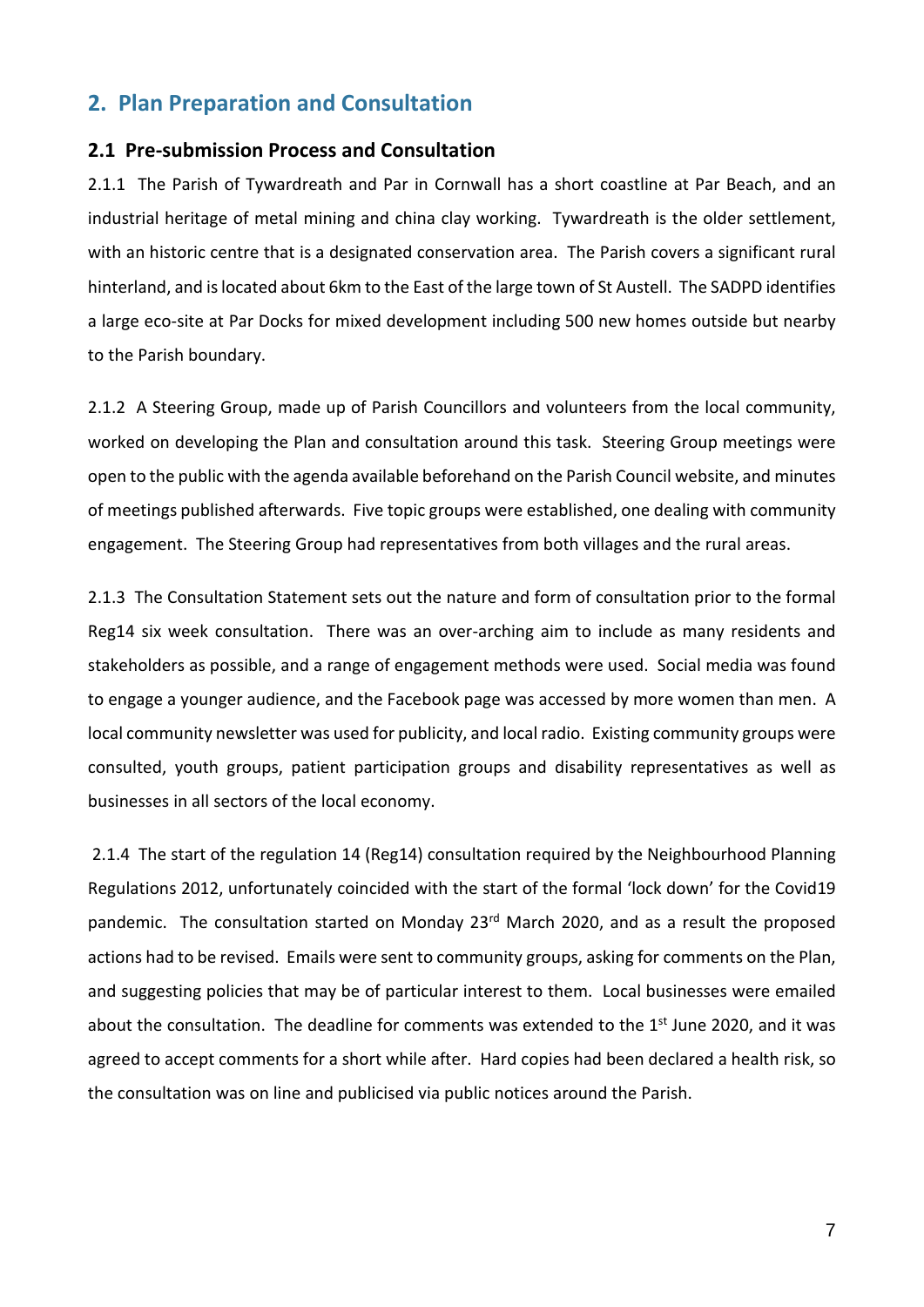2.1.5 Annex 12 of the Consultation Statement lists the Statutory Consultees and Community Groups notified during the consultation, and fourteen organisations replied, several in some detail. The response from the qualifying body is noted and comprehensive. Representations were also received from twenty eight residents and businesses, many congratulating the Steering Group on the Plan. Again each comment was replied to in detail, and some minor amendments have been made to the Plan as a result of the comments received. I am satisfied that due process has been followed during the consultation undertaken on the Plan under difficult circumstances. The level of support offered during the Reg14 consultation may well be as a result of comprehensive earlier consultation that brought the community fully into the process and decisions.

<span id="page-7-0"></span>2.1.6 As required, the amended plan, together with a Basic Conditions Statement, a Consultation Statement, the Screening Opinion and a plan showing the neighbourhood area were submitted to Cornwall Council on the 8<sup>th</sup> July 2020.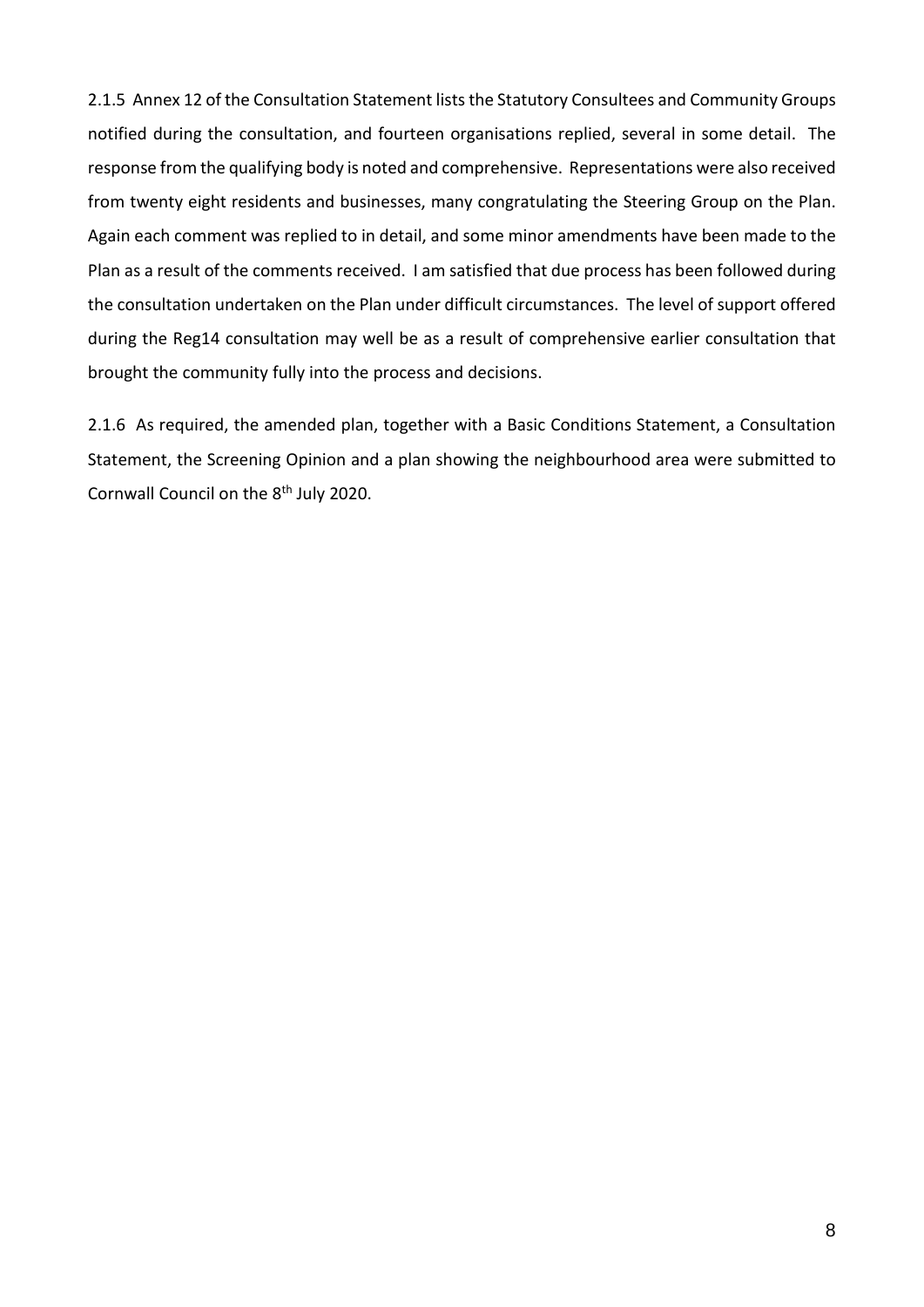#### **2.2 Regulation 16 Consultation Responses**

2.2.1 Cornwall Council undertook the Reg16 consultation and publicity on the TPNDP for an extended ten week period, from the 6<sup>th</sup> August to the 15<sup>th</sup> October 2020. This was to allow for the added difficulties of commenting due to on-going pandemic restrictions. Seventeen representations were received during this consultation: four statutory consultees had no specific comments to make on the Plan but offered general guidance; four residents offered support for the Plan. Extra time was allowed for one resident to comment as a hard copy request had been overlooked; I have taken this comment into consideration, but it was mainly support for the Plan.

2.2.2 The owners of a site designated as Local Green Space complained through an agent that they had not been previously consulted. The Parish Council have apologised for the oversight, which seems to have been due to relying on verbal communication with another family member. The comments from the landowners on aspects of the designation and Policy E1, as it is currently framed, are considered further in section 4 of the report. Generally, issuesthat comments at Reg16 raise that are pertinent to my consideration of whether the Plan meets the basic conditions, are considered in sections 3 and 4 of this report below.

2.2.3 Imerys Minerals Ltd requested that the Plan be assessed for any potential impact on mineral extraction. There are no site allocations or designations in the TPNDP affecting designated mineral protection areas within the neighbourhood area. Mineral planning generally is excluded development for the purposes of neighbourhood planning, which means that Neighbourhood Plans cannot include policies dealing with mineral development and extraction. The relevant development plan documents for minerals, including the CLP and the Minerals Safeguarding DPD 2018, will continue to be the policy framework for mineral planning applications.

2.2.4 I am specifically limited by legislation to correcting with recommended modifications the Plan's compliance with the Basic Conditions and other legal requirements. Notification of minor corrections needed to the text are very useful, but again cannot be the subject of any modifications I recommend. The LPA will be aware however that it is authorised to correct minor errors that may have been missed so far [Town and Country Planning Act 1990 Schedule 4B section 12(6)].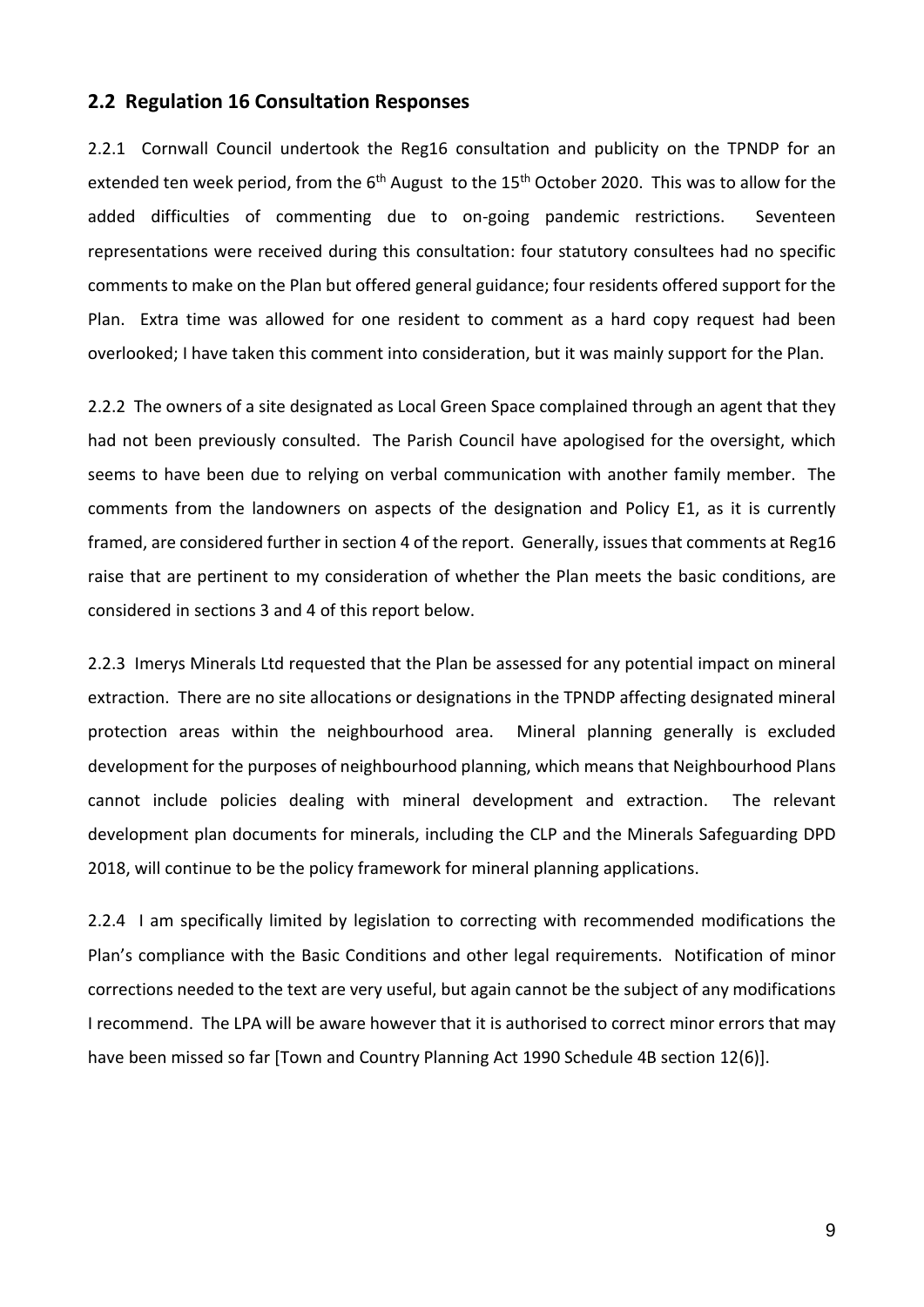## <span id="page-9-0"></span>**3. Compliance with the Basic Conditions Part 1**

3.1 General legislative requirements of the 1990 Town and Country Planning Act (TCPA) other than the Basic Conditions are set out in paragraph 1.2.4 above. The same section of this report considers that the TPNDP has complied with these requirements. What this examination must now consider is whether the Plan complies with the Basic Conditions, which state it must:

- Have regard to national policies and advice contained in guidance issued by the Secretary of State;
- Contribute to the achievement of sustainable development;
- Be in general conformity with the strategic policies of the development plan for the area;
- Be compatible with and not breach European Union (EU) obligations and comply with human rights law; and
- Not breach the requirements of Chapter 8 of Part 6 of the Conservation of Habitats and Species Regulations 2017 *(prescribed basic condition since December 2018).*

3.2 A 'light touch' Sustainability Appraisal was carried out on the Plan, using 19 key sustainability objectives, taken from the Sustainability Appraisal of the Local Plan. The Appraisal assessed the objectives of the Plan and its policies, and found all to have a positive impact on the sustainability objectives. The Plan includes a tightly drawn development boundary, but also includes a Rural Exception Site policy H3 for affordable housing. The housing allocation to 2030 for the Parish and the Community Network Area (LPA defined housing area) has already been exceeded. I accept that the Plan does contribute to sustainable development in line with the Basic Conditions.

3.3 A screening opinion has been issued by Cornwall Council which considers whether Strategic Environmental Assessment (SEA) and/or Habitat Regulations Assessment (HRA) are required for the TPNDP. These environmental requirements in EU law are the main EU Directives that neighbourhood plans need to comply with. The Screening opinion states that:

 "Based on the scale and location of development proposed in the draft plan, and the strategic and local policy framework, Cornwall Council is of the opinion that the Tywardreath and Par Parish NDP is unlikely to have significant effects on the environment and that SEA is therefore not required. This view has been confirmed by the consultation bodies."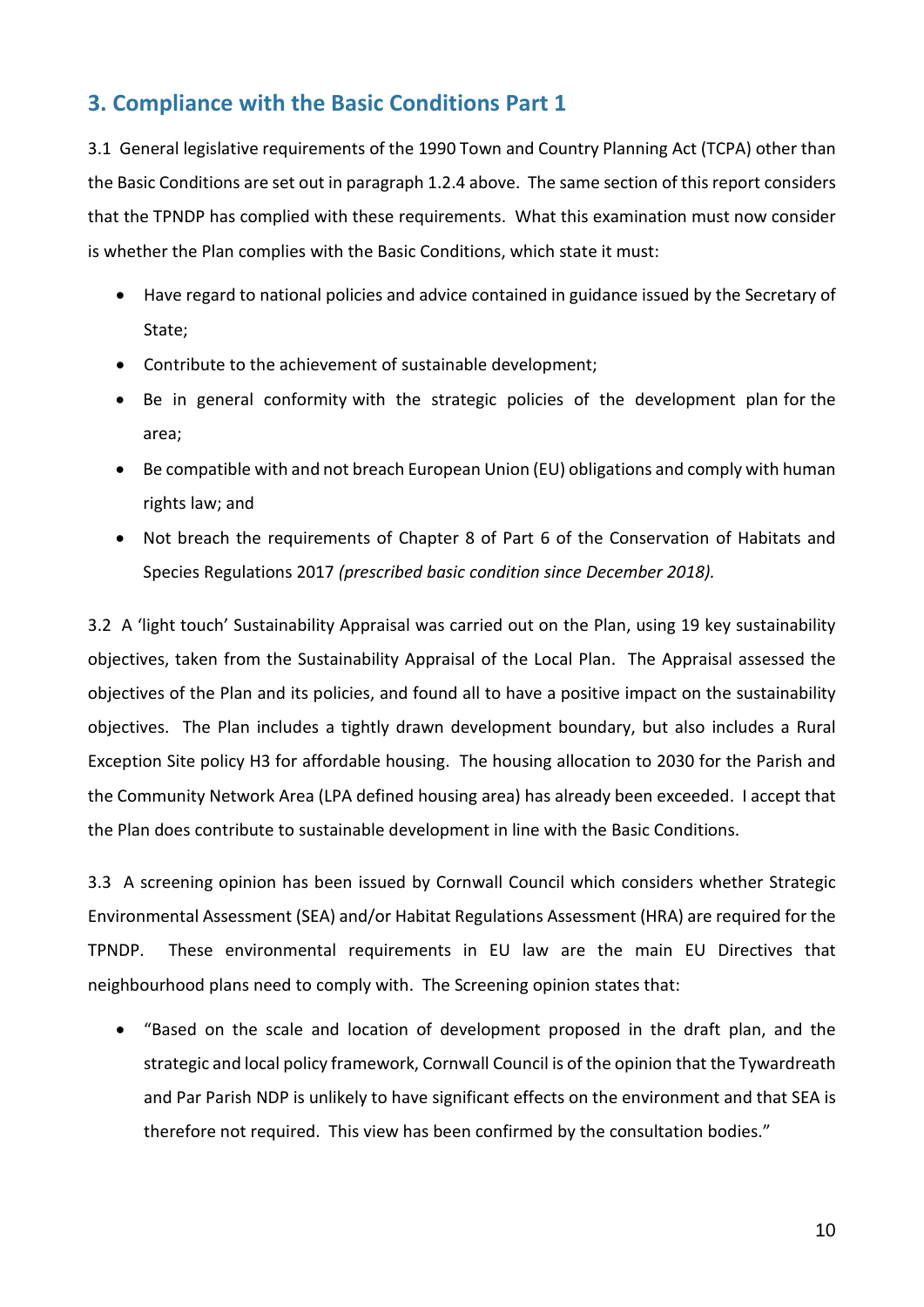"The NDP was screened out for impacts on European Sites and Cornwall Council concluded at (*sic*) HRA was not required. Natural England has confirmed that they are satisfied with this conclusion."

3.4 The TPNDP in my view complies with Human Rights Legislation. It has not been challenged with regard to this, and the consultation statement showed that the need to consult with a wide crosssection of the community was appreciated.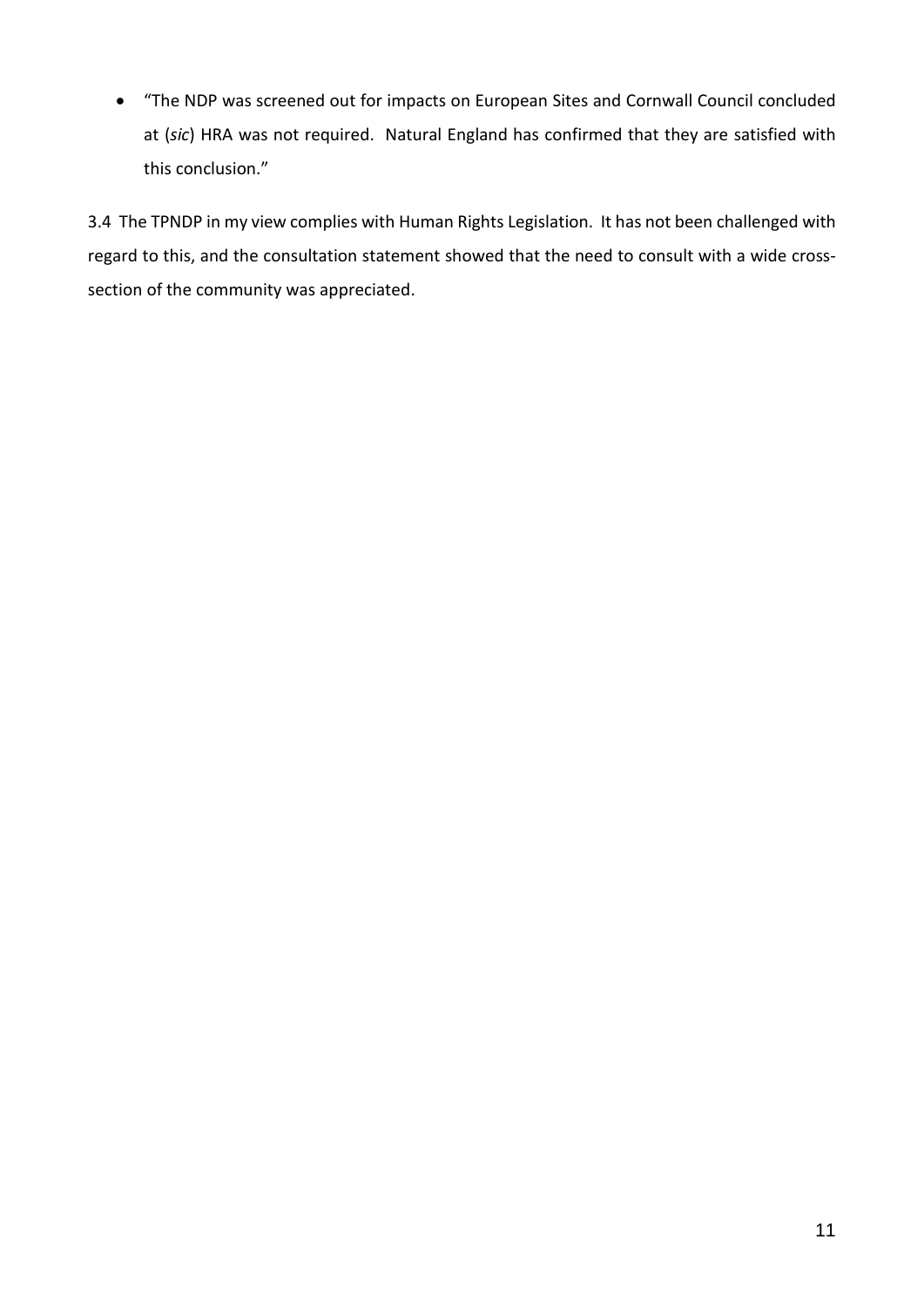# <span id="page-11-0"></span>**4. Compliance with the Basic Conditions Part 2: National Policy and the Development Plan**

4.1 The final and most complex aspect of the Basic Conditions to consider is whether the TPNDP meets the requirements as regards national policy and the development plan. This means firstly that the Plan must have regard to national policy and guidance, which for this neighbourhood plan is the NPPF 2019 and the NPPG. Secondly the Plan must be in general conformity with the strategic policies of the development plan. The phrase 'general conformity' allows for some flexibility. If I determine that the Plan as submitted does not comply with the Basic Conditions, I may recommend modifications that would rectify the non-compliance.

4.2 The Plan and its policies are considered below in terms of whether they comply with the Basic Conditions as regards national policy and the development plan. If not, then modificationsrequired to bring the plan into conformity are recommended.

Modifications are boxed in this report, with text to *remain in italics*, new text **highlighted in Bold** and text to be deleted shown but struck through. Instructions for alterations are underlined.

4.3 The background evidence references for the Plan are gathered in a separate Evidence Summary document, and the Appendices document also offer extensive supporting evidence. The latter would more correctly be titled 'Appendices' not 'Appendix' (singular), but that is not a Basic Conditions issue. I find the numbered references rather distracting, but I accept that they are necessary: they have not been included in the modifications of this report. A lot of work has gone into the drafting of this Plan, which is to be commended, and it is presented concisely and in a readable format. The Plan itself is well laid out, with Policies clearly visible. The reduced size version of the online Submission Plan is not acceptable however, as all figures are too blurred to be readable. If this is offered as an option it should come with a warning that the full version should be used to clarify detail. The NPPF (para 16d) requires Plans to be clearly understood, and so in order to comply with national policy I recommend the Plan should be issued in a form that is readable as set out in Modification 1.

**Modification 1:** The full electronic version of the Plan to be offered as the statutory document.

4.4 **Policy Tywardreath and Par Parish NDP F1: Flood Risk** Complies with the Basic Conditions.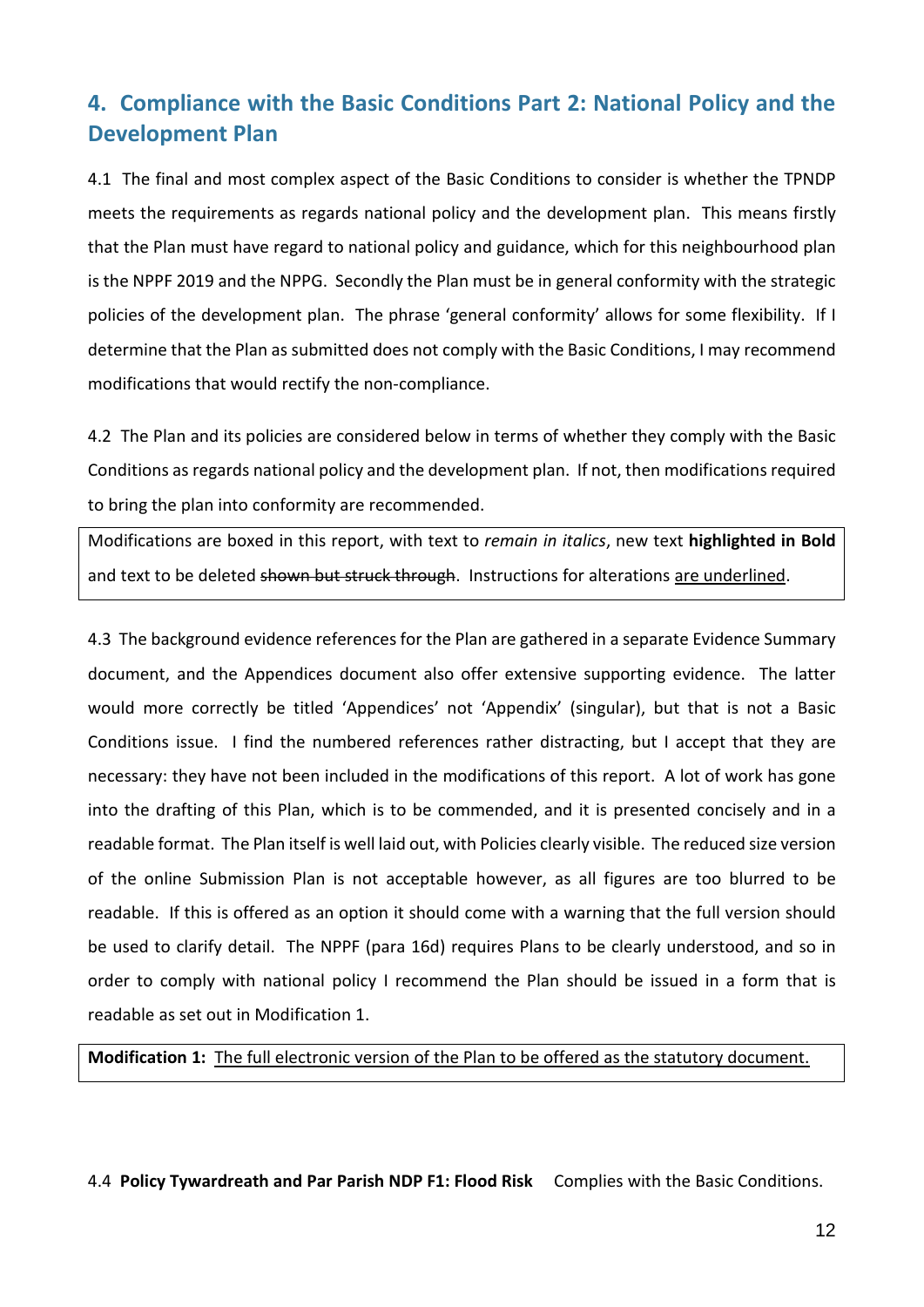4.6 **Policy Tywardreath and Par Parish NDP F3: Flood Risk** The policy title is the same as Policy F1, and for clarity and the avoidance of confusion, as required by the NPPF para 16d), this should be changed. The TPNDP can only deal with development within the neighbourhood area, the Parish of Tywardreath and Par. The figures used to define the corridors the Policy applies to, show them extending outside the Parish. The parish boundary is clearly shown on the figures, but the policy wording currently applies to all of the defined corridor within and outside of the neighbourhood area. The wording of Policy F3 needs to be altered to make it clear that the Policy only applies within the neighbourhood area.

4.6.1 In order that Policy F3 meets the Basic Conditions and has due regard to government policy, and complies with the legal requirements of a neighbourhood plan, I recommend that it is amended as shown in Modification 2.

**Modification 2:** Policy F3 to be altered as follows:

The policy title to be changed to '*Flood Risk* **in Blue Green Corridors'**

The first paragraph of Policy F3 should be altered to read:

"The parish's potential Blue Green corridors are identified on the following maps: Flood Water Map, Figure 3 and the Blue Green Corridors Map, Figure 6. **Within the parish of Tywardreath and Par,** Development in these corridors within these areas will only be permitted where:..."

4.7 **Tywardreath and Par Parish NDP Policy BTT1 Business, Retail and Community Uses** The Policy references 'B1' Use Class in bullet g), which has now been revoked and reference to this Use Class needs to be deleted. As The Use Classes Order expressly stated that B1 uses were appropriate in a residential area, it would have been contrary to national policy to automatically restrict them to employment sites only.

4.7.1 Figure 7 covers a much wider area than the designated neighbourhood area, this is in order to include a 3 mile radius as discussed in para 9.15 of the TPNDP, and demonstrate sufficient employment sites within or near the parish. This results in the sites actually relevant to this Plan by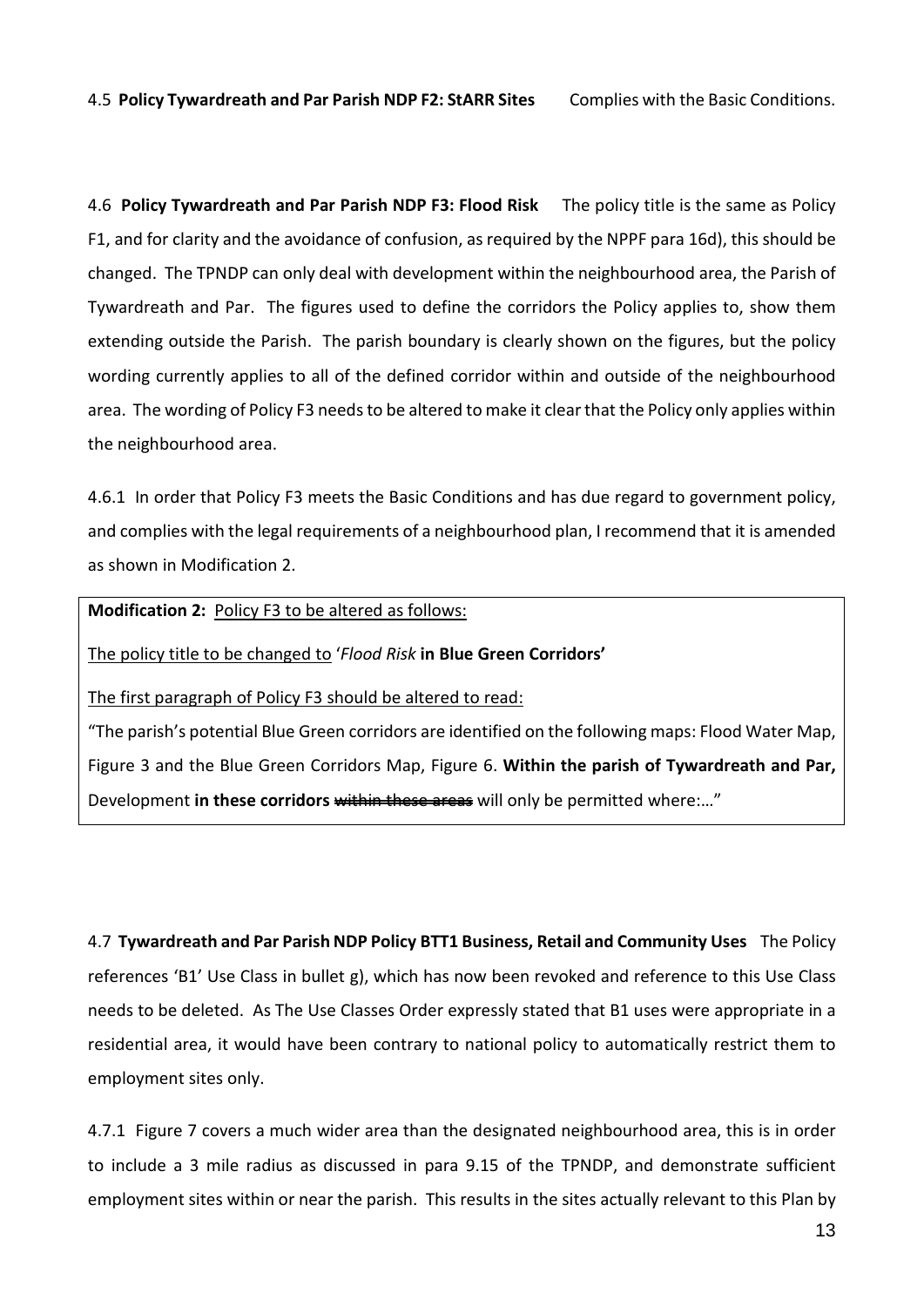reason of being within the neighbourhood area being difficult to see. As the policy applies to the sites within the neighbourhood area only the boundaries of these sites needs to be clearer, and Figure 7 should be amended to show by some means these sites clearly in order that the required policy clarity in the NPPF (para 16d) has been met and the Basic Conditions complied with.

4.7.2 The fact that Figure 7 shows sites outside of the neighbourhood area to which the policy cannot apply has sometimes been acknowledged in Policy BTT1, but there are instances where it has not. To comply with the legal requirements of neighbourhood plans this will need to be modified. It is possible that if an inset or additional figure shows the sites in the parish clearly, and only them, that reference to this new figure could be substituted for the recommendation in Modification 3, but I am proceeding at present on the assumption that the inset detail for figure 7 remains part of figure 7 and the text of the policy needs to alter as shown. In order that Policy BTT1 and Figure 7 meet the Basic Conditions with regard to clarity; do not make reference to a revoked Use Class and do not deal with sites outside of the neighbourhood area, I recommend that they are altered as shown in Modification 3:

#### **Modification 3:** Policy BTT1 to be amended as follows:

… *b) Proposals which modify the existing employment space* **within the neighbourhood area,** *as shown on the Employment Sites and Land Map, Figure 7 ….*

*…g) Proposals for* B1; *B2* **and** *B8* **Use** *Class activity will only be supported at designated employment and industrial sites within the neighbourhood area as shown on the Employment Sites and Land Map, Figure 7.*

Figure 7 to be amended to show the employment sites within the parish and neighbourhood area clearly with boundaries of the areas visible. This could be undertaken with a new figure 7A, which would then need to be referenced in the policy where it currently states Figure 7.

4.8 **Tywardreath and Par Parish NDP Policy BTT2: Blue Green Tourism** The Policy title has missed out the word 'Policy': a minor correction that the LPA can correct. The Policy complies with the Basic Conditions.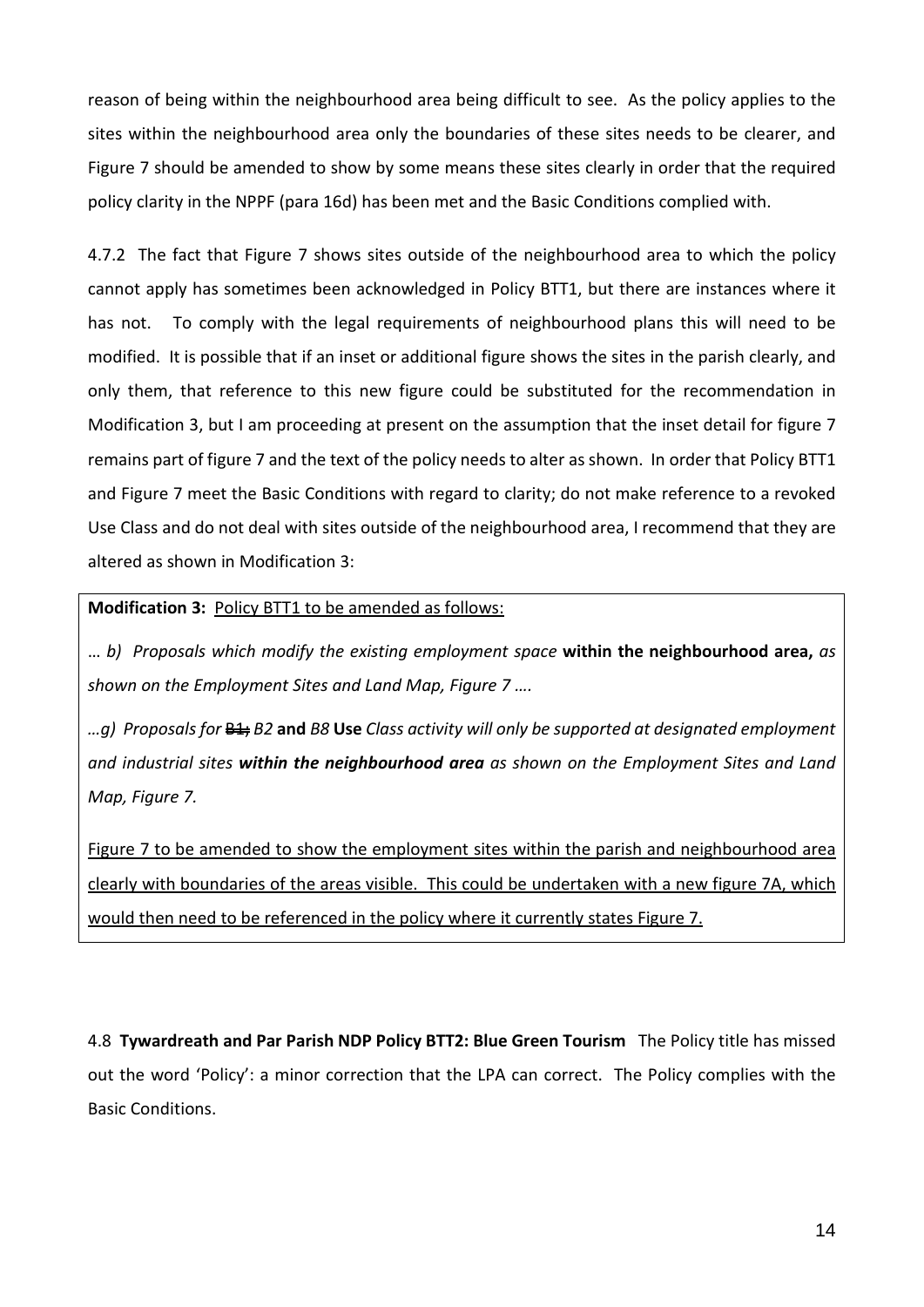4.9 **Tywardreath and Par Parish NDP Policy BTT3: Transport** Like several other policies in this Plan, reference is made to needing to be consistent with certain policies of the Cornwall Local Plan: Policies 12 and 16. Although it is understood that any planning application has to have due regard to every policy in the development plan, I can see that there is merit in drawing attention to policies that are particularly relevant. The policy could be misunderstood to override other policies by mentioning only these two policies, not on its own a Basic Conditions issue. However the same bullet that names the particular Policies also goes on to state that there needs to be "no adverse impact on the environment or neighbours' amenity". Other policies in this Plan have used a phrase like 'no significant detrimental impact on…", the point being that any development or change is likely to have some adverse impact, however small, and to require no adverse impact is unduly restrictive, contrary to the requirements of the NPPG for positive planning that does not undermine deliverability (ID: 41-005-20190509).

4.9.1 This form of words is also found in Policy CHW1 (bullet b); Policy CHW2 (bullet 2); Policy CHW3 (bullet b) and Policy CHW4 (bullet a). In order that Policy BTT3, Policy CHW1, Policy CHW2, Policy CHW3 and Policy CHW4 have due regard to government policy concerning clarity of policy and the need to plan positively, and comply with the Basic Conditions, I recommend they are amended as shown in Modification 4:

**Modification 4:** Policy BTT3 bullet a) to read as follows:

*"Development proposals to encourage the use of public transport and accessible, sustainable modes of transport will be strongly encouraged, e.g. making the platforms accessible to all at Par Station, where this is consistent with* **the development plan and particularly** *Policies 12 and 16 of the Cornwall Local Plan (2016 or any update) and provided there is no* **unacceptable** *adverse impact on the environment or neighbours' amenity. ….."*

Policy CHW1 (bullet b); Policy CHW2 (bullet 2); Policy CHW3 (bullet b) and Policy CHW4 (bullet a) are to be amended to read:

*"…where this is consistent with* **the development plan and particularly** *Policies 12 and 16 of the Cornwall Local Plan (2016 or any update) and provided there is no* **unacceptable** *adverse impact on the environment or neighbours' amenity. ….."*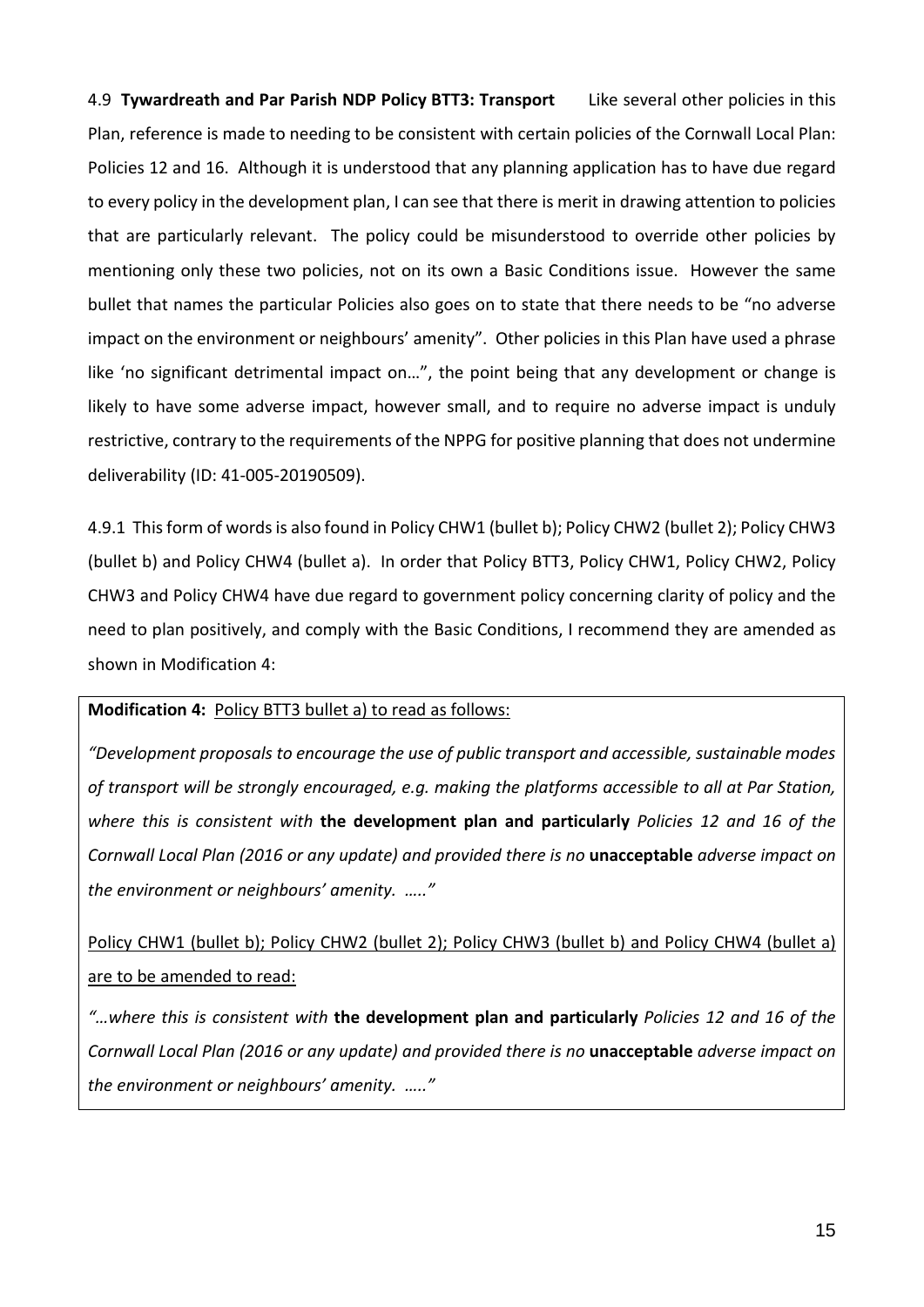4.10 **Tywardreath and Par Parish NDP Policy BTT4: Public Rights of Way, Multi Use Trails and Cycle Paths** Complies with the Basic Conditions.

4.11 **Tywardreath and Par Parish NDP Policy CHW1: Healthcare Facilities** Complies with the Basic Conditions when altered as shown in Modification 4 above.

4.12 **Tywardreath and Par Parish NDP Policy CHW2: Care Home Facilities** Complies with the Basic Conditions when altered as shown in Modification 4 above.

4.13 **Tywardreath and Par Parish NDP Policy: CHW3 Educational Facilities:** Complies with the Basic Conditions when altered as shown in Modification 4 above.

4.14 **Tywardreath and Par Parish NDP Policy: CHW4 Community Facilities Accessibility** Complies with the Basic Conditions when altered as shown in Modification 4 above.

4.15 **Tywardreath and Par Parish NDP Policy CHW5:** This policy, and others that follow have also referred to 'no adverse impact'. There is also a confusion likely in that bullet c) refers to mitigation measures to deal with adverse impact, and then rules out any adverse impact. Mitigation is used to deal with the unacceptable impact of development and bring it to a place where any impact is minimised and acceptable. For Policy CHW5 to make internal sense therefore, and comply with the NPPF para 16d) requirement that policy is clear the text needs to be amended to indicate that it is no unacceptable adverse impact that is not supported.

4.15.1 The policy also includes at bullet d) a requirement that 'all development proposals' consider the need to design out crime, disorder and anti-social behaviour, and that details of this should be given in in the planning application. This would not be reasonable for smaller planning applications, and contrary to NPPG guidance that planning policies are positive and not unduly restrictive. In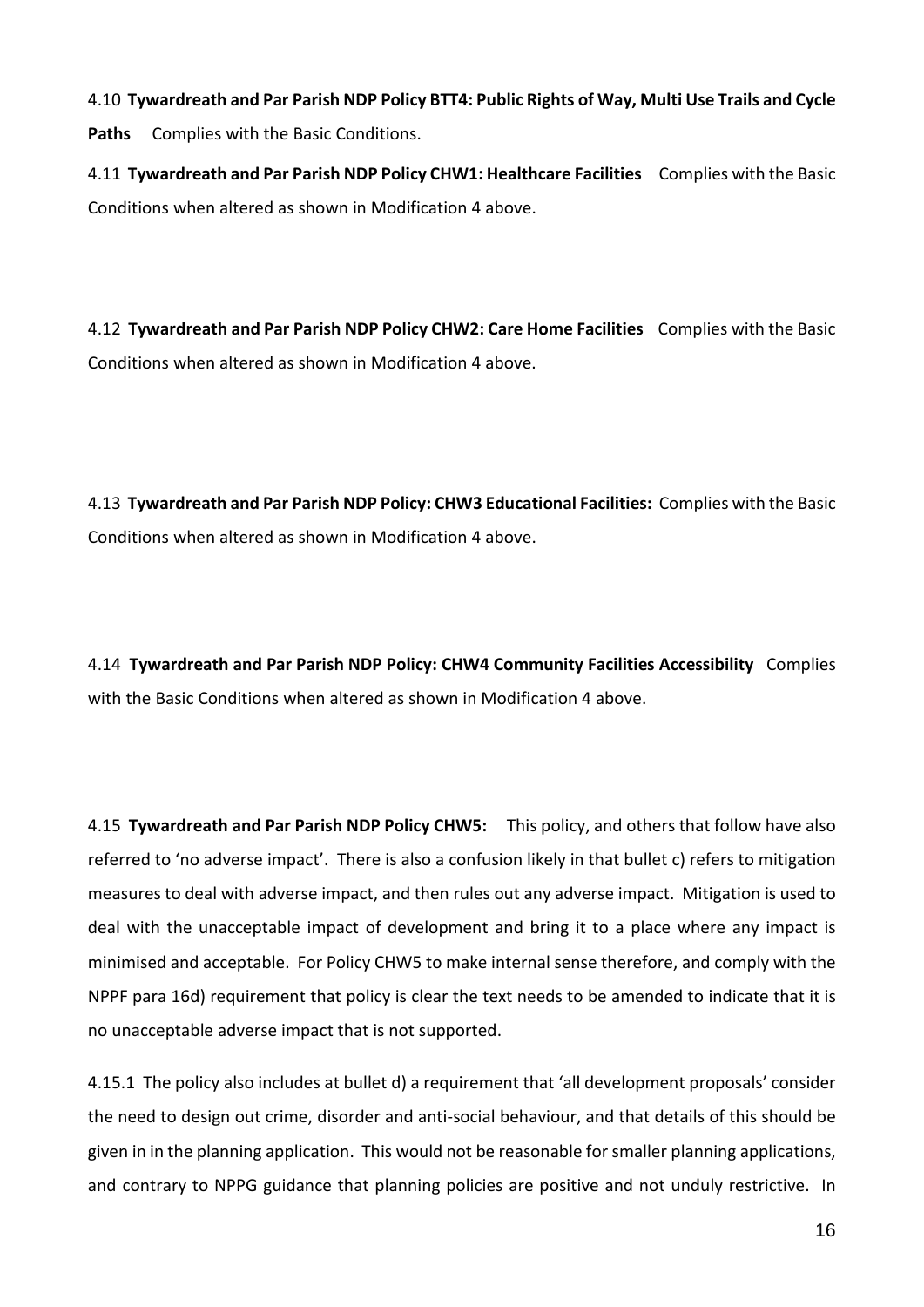order that Policy CHW5 meets the Basic Conditions and has due regard to government policy and guidance, I recommend it is altered as shown in Modification 5 below:

**Modification 5:** in Policy CHW5 bullet points a); c) and e) where the phrase '*adverse, negative effect'* or '*adverse impact*' is used in relation to the environment and/or on neighbours' amenity, that phrase to be amended to "**unacceptable** *adverse impact*".

Policy CHW5 bullet point d) to read:

*"d) All development proposals should consider the need to design out crime, disorder and anti-social behaviour to ensure ongoing community safety and cohesion; and* **where appropriate,** *details on how this aspect has been addressed should be given at application stage…."*

In Policy CHW6 bullet points a) and b) to both be amended to read ….**"***no* **unacceptable** *adverse impact***"…**

4.16 **Tywardreath and Par Parish NDP Policy CHW6: Community Infrastructure Priorities** This Policy also uses the phrase 'no adverse impact' in both bullet points. In order that Policy CHW6 has due regard to government policy and complies with the Basic Conditions I recommend that both phrases are replaced with 'no **unacceptable** adverse impact', as described in Modification 5 above.

4.17 **Tywardreath and Par Parish NDP Policy E1: Local Green Space Designation** This policy proposes the designation of twenty areas of Local Green Space (LGS) in the Parish. They are well described in the text. The NPPG states that LGS should be "demonstrably special to the local community" (ID: 37-009-20140306) and the NPPF para100 b) states additionally that it will hold a particular local significance because of its beauty, historic significance, recreational value, tranquillity or richness of wildlife – this list of attributes not being exclusive.

4.17.1 Local people are well placed to know what islocally significant, but the phrase 'demonstrably special' implies a value of the attribute(s) that is apparent to anybody, including myself when assessing the case made, and visiting sites. I have found some of the proposed designations not 'demonstrably special', and I have set out my reasons for this below.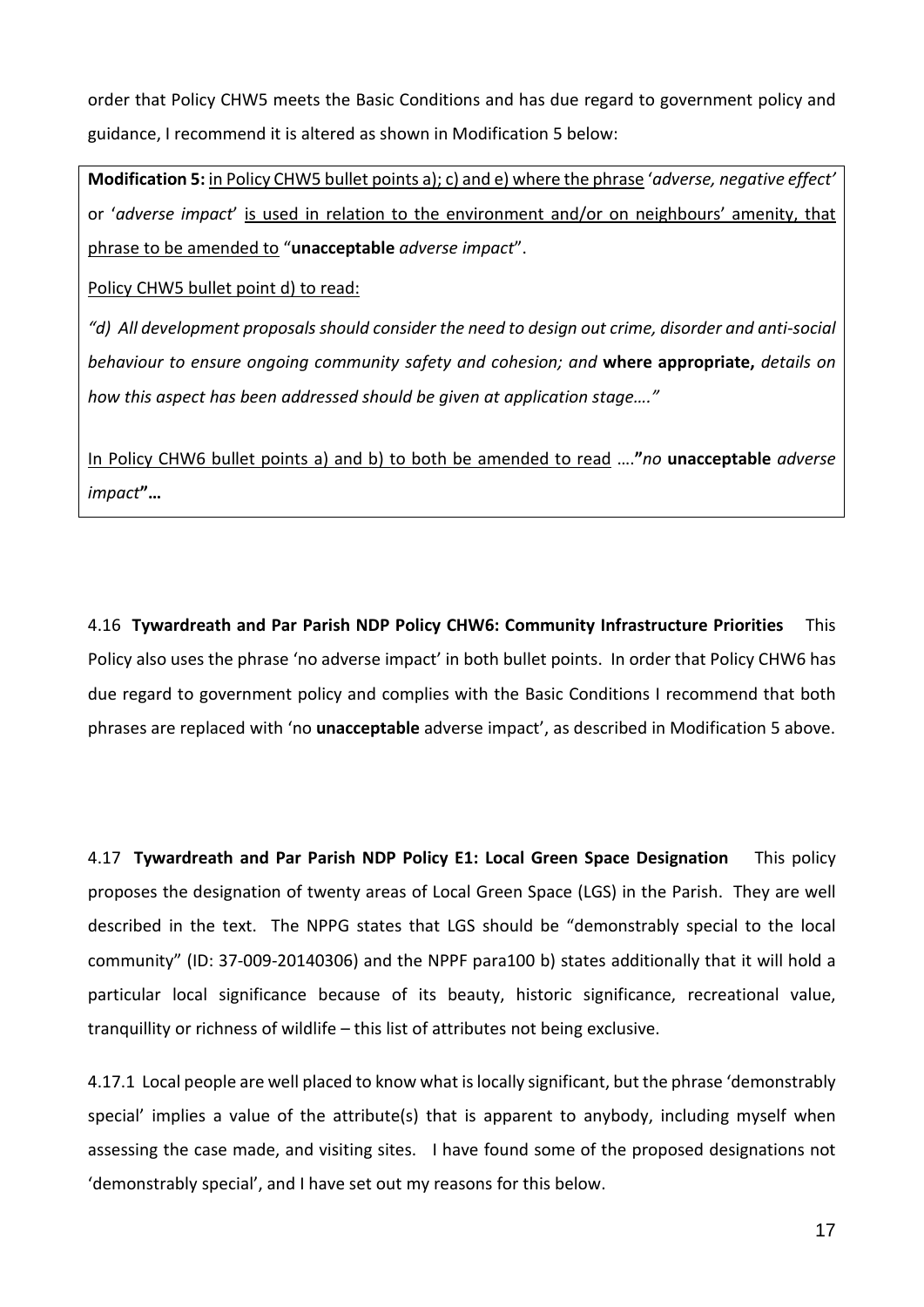#### 4.17.2 There is also a requirement in the NPPG that

"Designating any Local Green Space will need to be consistent with local planning for sustainable development in the area. In particular, plans must identify sufficient land in suitable locations to meet identified development needs and the Local Green Space designation should not be used in a way that undermines this aim of plan making (ID: 37-007-20140306)".

I find the amount of LGS designation in the TPNDP proposed amountsto an unacceptable constraint on sustainable development, given that several of the sites are not in my view 'demonstrably special'.

4.17.3 The following proposed LGS designations do not have due regard to national policy in the NPPF (paras 99 and 100) and guidance in the NPPG:

| <b>Proposed site</b> | Reason for denying the designation                                                                                                                                              |
|----------------------|---------------------------------------------------------------------------------------------------------------------------------------------------------------------------------|
| GS-c GV              | A small area of allotments with no special features                                                                                                                             |
| GS-c LP              | A small area of allotments with no special features. NB this site<br>appears to be wrongly designated as 'GS-c WA in para 9.85.                                                 |
| GS-c UP              | A small area of allotments with no special features                                                                                                                             |
| $GS-i$               | The description of this site states that it is 'largely overgrown with<br>brambles'. The potential of the site is discussed, but it is not<br>presently 'demonstrably special'. |
| $GS-k$               | The play area and its immediate setting is not demonstrably special.                                                                                                            |

4.17.4 Land for local food growing is important and I accept that the larger allotment site is of local significance and could be said to be special due to its size and the established allotment use. The site is wrongly labelled however within para 9.85 of the TPNDP as 'GS-c WA'. This should be 'GS-c LP'. I have agreed to designation of the community orchard (GS-g), a recently planted area, as over time this will become a difficult site to re-locate and there are good views out to sea possible from it. Similarly the Community Garden (GS-f) is a small, well used site of clear local use and an important green space in a more urban environment that the rural ambience of much of the rest of the Parish. GS-e Poldrea Play Area is an important open space for the local community, with key views taken from it, as is the playing field GS-a. Treesmill Road Triangle (GS-p) was a surprise, there is a lot of interest both ecological and visual on it, and clear local use and affection. Its designation is deserved. Other designations have been justified in the text by reason of ecological, historic and visual importance.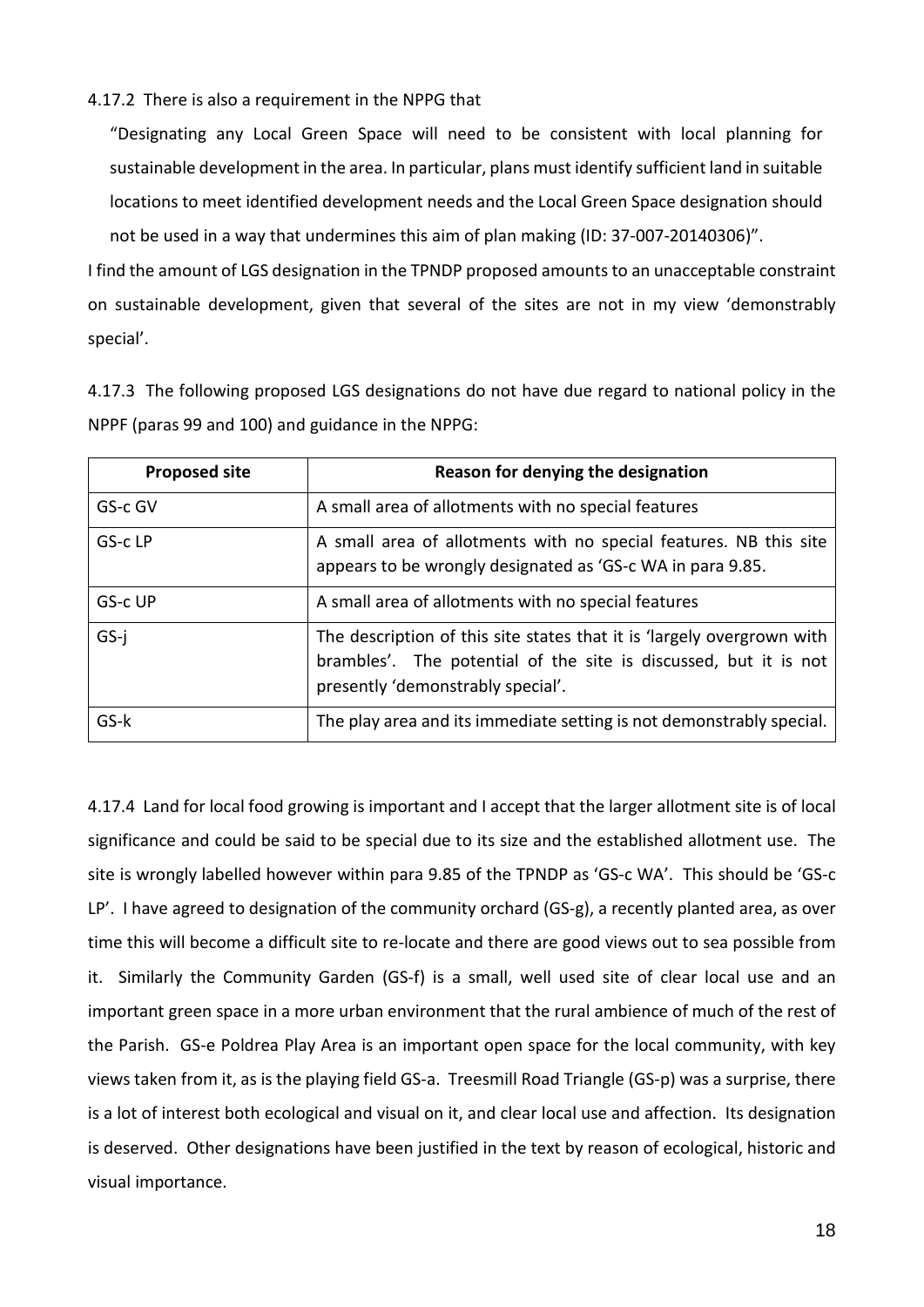4.17.5 Paragraph 9.99 of the TPNDP states that developments on LGS GS-l Fields between Tywardreath, Par and Polmear will only be supported if related to supporting the aims of CHICKS. This is not acceptable in the Plan's justification, as it is written as policy. Were it to be in Policy E1 it would not be acceptable due to its conflict with national policy; NPPF para 101 states that policies for managing development on a LGS should be consistent with those for Green Belts. The issue was raised during the Reg16 consultation, and I agree with the owner of the site that they should be able to continue to use their land for agricultural use.

4.17.6 In order that Policy E1 complies with the NPPF para 101, bullet points b) and c), will need to be written in a way that they do not conflict with development management policies for Green Belt. Green Belt policy in the NPPF (para 143) allows some exceptions 'in very special circumstances'. Additionally Policy E1 as currently written has some internal inconsistencies; the community garden and orchard are not open green areas, neither are the allotments.

4.17.7 In order that Policy E1 and Figure 9 comply with national policy and guidance with regard to Local Green Space and clarity, I recommend that they are amended as shown in Modification 6.

**Modification 6:** Figure 9 to remove reference to sites GS-c GV; GS-c WA; GS-c UP; GS-j and GS-k where site GS-c WA is understood to refer to the allotments at Woodland Avenue and not those at Lower Poldrea.

Policy E1 to be altered as follows:

… *b) Development proposals* **inappropriate to a Local Green Space will only be allowed in very** special circumstances. will only be supported where they do not diminish the of the designated local green space.

c) **Appropriate** *Development* which is proposed solely *to enhance the community use of the designated local green space may be permitted*. **provided it does not diminish** character of the area e.g. a shelter with seating.

d) **Where appropriate,** *development should follow guidance on standards in the 'Open Space Strategy for Larger Towns in Cornwall', 2014 and/or any update relating to the parish.*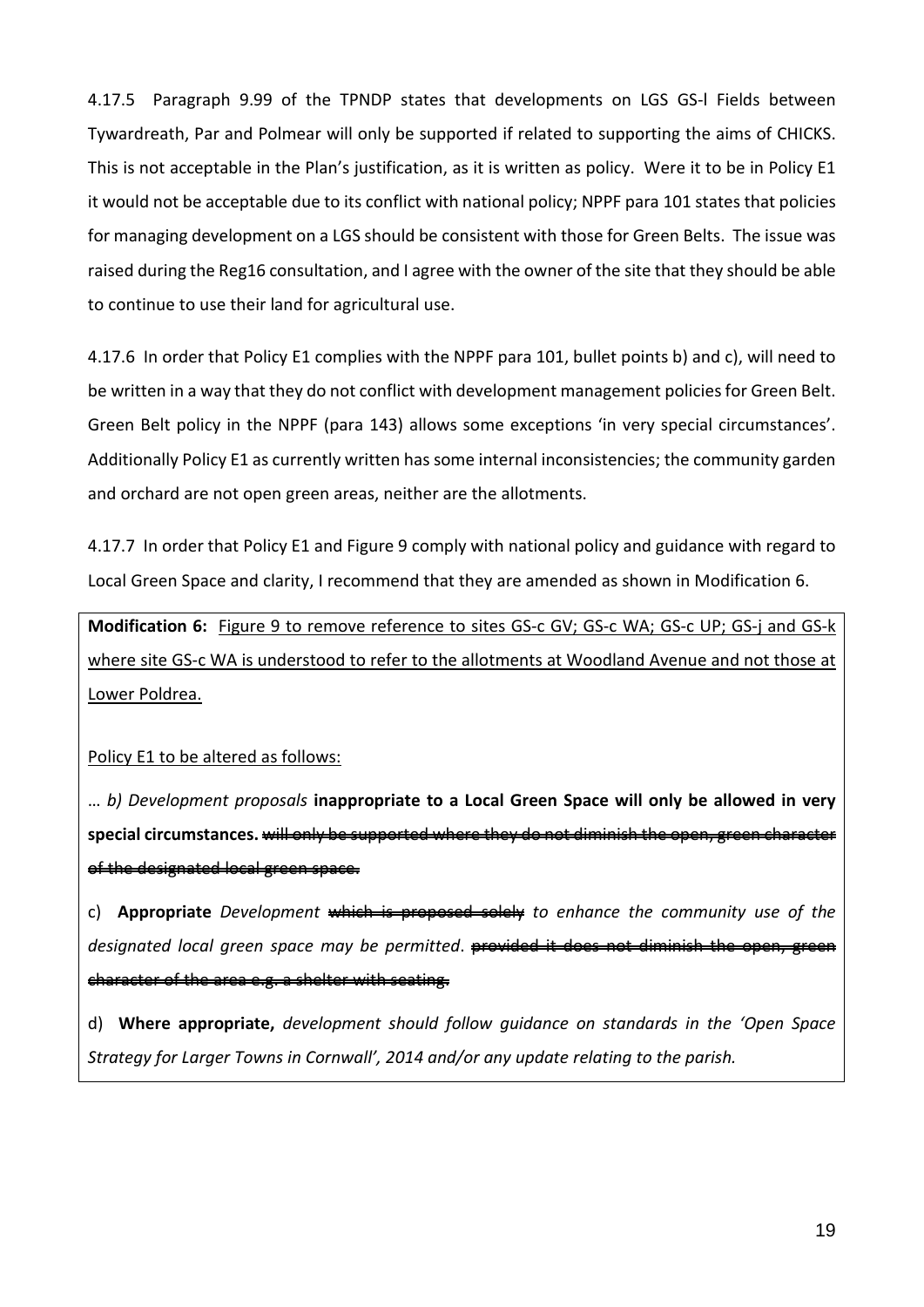4.18 **Tywardreath and Par Parish NDP Policy E2: Tranquil Areas** Complies with the Basic Conditions.

4.19 **Tywardreath and Par Parish NDP Policy E3: Views, Panoramas and Vistas** The policy has identified views that are certainly worth protecting, and Figure 11 generally sets out where they are clearly. However view 14 is currently outside the neighbourhood area, and a neighbourhood plan can only have policies that apply to the neighbourhood area – for Tywardreath and Par Parish that is the parish boundary.

4.19.1 I have discussed this matter with the qualifying body and their representatives, and they have submitted evidence of alternative places within the parish from which the same outstanding view can be taken from a public place. Thus Policy E3 will comply with the legal requirements of neighbourhood planning [Paragraph 8(1) of Schedule 4B to the Town and Country Planning Act 1990], as set out in para 1.2.4 on page 5 of this report above.

4.19.2 The last bullet point of Policy E3 deals with Cornish hedges, although Policy E4.2 has this matter as a more core concern and it is also repeated in Policy E5.5. The bullet point could lessen the requirements of Policy E4.2, and being located within a policy concerned with views is confusing. For the clarity required by national policy and guidance and to comply with the Basic Conditions I recommend that bullet d) is deleted from Policy E3 and that for legal reasons Figure 11 and the location of viewpoint 14 is amended as set out in Modification 7.

**Modification 7:** Figure 11 to be amended so that view 14 isrelocated to point J on the B3269 within the parish boundary as shown on the map submitted during this examination:



Bullet point d) of Policy E3 to be deleted.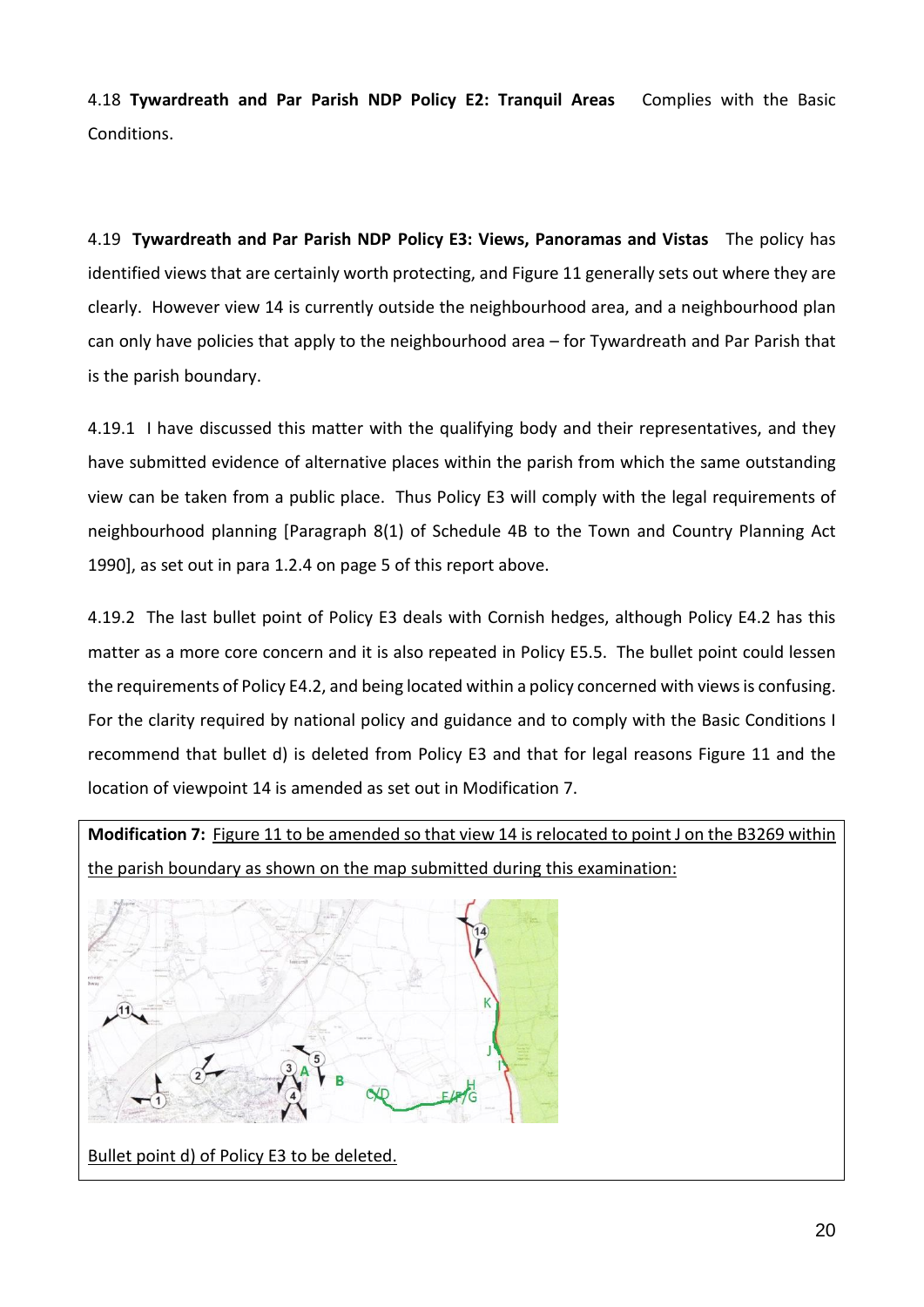4.20 **Tywardreath and Par Parish NDP Policy E4.1: Biodiversity** The policy applies to all development proposals, but some of the requirements are not reasonable for householder and some other minor applications. The NPPG requires that planning policy does not undermine deliverability (ID: 41-005-20190509) and for this reason bullets b) and d) require the caveat of 'where appropriate'. Bullet f) sets out useful guidelines for habitat protection and enhancement, but it will not always be reasonable to expect a demonstration that the guidelines have been met. In orderthat Policy E4.1 complies with the Basic Conditions and has due regard to government policy and guidance, I recommend that it is amended as shown in Modification 8.

**Modification 8:** Policy E4.1 to be amended as follows:

…. b) **Where appropriate,** *A Wildlife Assessment Check should be undertaken at the earliest possible stage in the development of the proposal.*

*c) Development proposals should recognise the importance of hedges/field boundaries as 'bat and wildlife corridors' and take all possible measures to minimise disruption, including with regard to lighting.*

d) **Where appropriate,** *development* **proposals** *should demonstrate how they aim to achieve a net gain in biodiversity.*

*e) Wherever possible, new developments should contribute to the Forest for Cornwall initiative.*

*f) Development proposals should* **comply with the following, and where appropriate and when required** *demonstrate that they have:*

…….

4.21 **Tywardreath and Par Parish NDP Policy E4.2: Trees and Cornish Hedges** The Policy is accompanied by a survey of Cornish Hedges in the parishes, a commendable piece of work and very useful for this policy. However, in a similar way to Policy E4.1; this Policy E4.2 needs to allow that small and minor planning applications cannot reasonably be expected to be accompanied by a survey as required by bullet a). In any case legislation covers what may be expected to be submitted as part of a planning application and the LPA will need to have regard to this. The setting of a 15 metre boundary between any ancient woodland and ancient/veteran trees has not been justified in the text, although the local importance and presence of ancient woodland has. Requirements for this distancing of development, and the planting of 3 trees for each new dwelling will not always be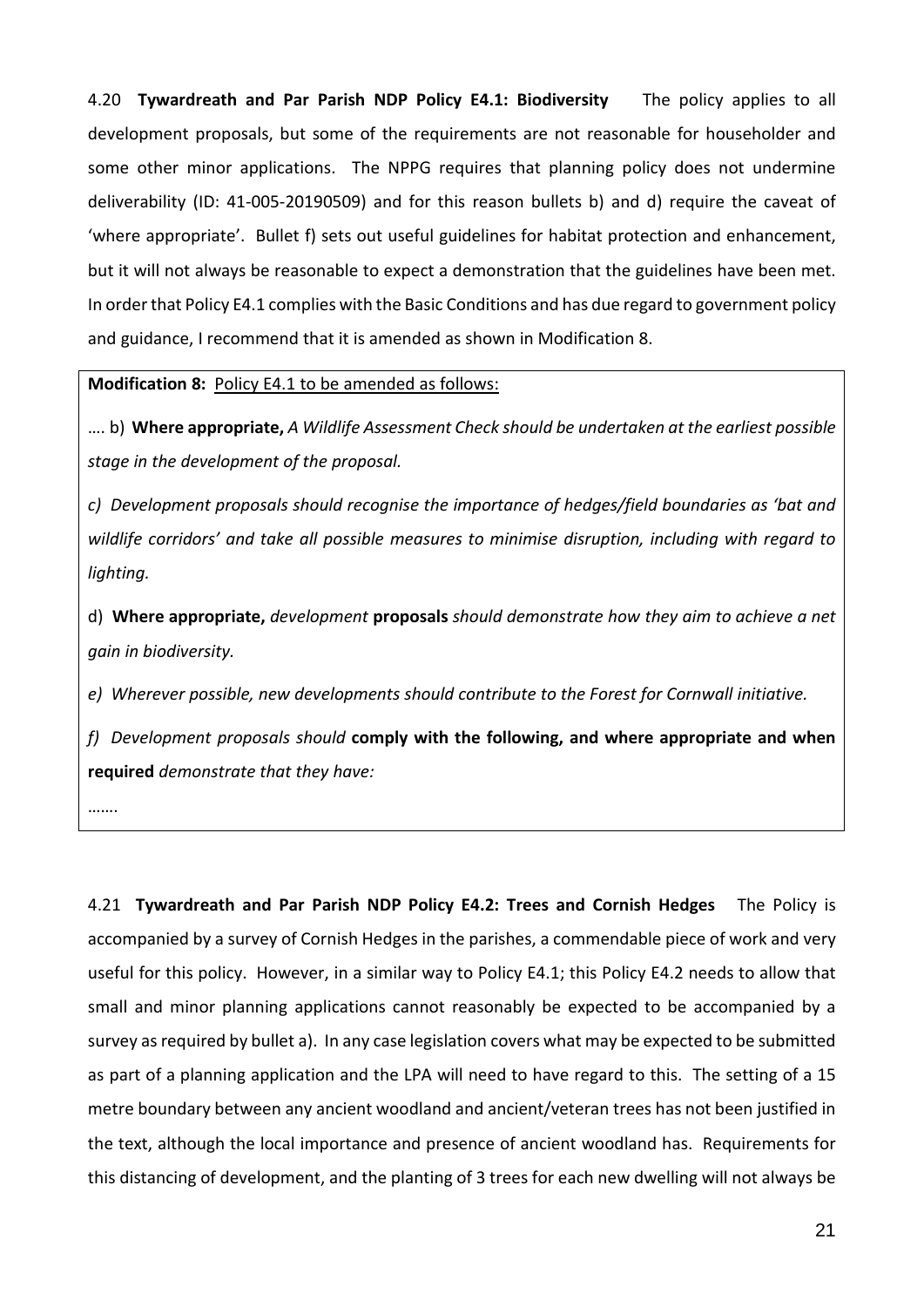reasonable and comply with the NPPG's requirement that planning be positive and not undermine deliverability (ID: 41-005-20190509). Planning policy needs to be flexible to respond to conditions on site, and the development proposed.

4.21.1 In order that the policy meets the Basic Conditions and has due regard to national policy and planning guidance with regard to positive planning, has the clarity required and a robust evidence base (NPPG ID: 41-040-20160211) I recommend Policy E4.2 is amended as shown in Modification 9.

**Modification 9:** Policy E4.2 to be altered as follows:

a) **Where Appropriate,** *development proposals should be accompanied by a survey in accordance with BS5837 that establishes the health and longevity of any affected trees or hedgerows and a management plan to demonstrate how they will be so maintained. Developers should follow* '**Cornish Hedges on Development and Housing Sites'** the guidance *provided by the Cornish Hedges Group concerning the retention and re-establishment of hedges on development sites.*

b) **Wherever possible***, development needs to retain existing landscape features such as mature native trees, woodland and hedgerow boundaries. Any development that affects Cornish Hedges should follow Cornwall Planning for Biodiversity Guide, 2018, and/or any update.*

*c) Development proposals that impact on trees or Cornish Hedges*, **as shown but not exclusively on** c.f. Cornish Hedges, *Figure 12, will only be supported if they:*

i*) sympathetically incorporate and retain trees and Cornish Hedges or hedgerows of good arboricultural and amenity value in a sustainable way into the overall design of the scheme; and*

*ii) include measures to ensure their protection during the course of development using recommendations in BS5837 as a minimum and their continued survival in the long term; and*

iii) *maintain a minimum buffer* **as recommended by a competent authority** of at least 15 metres in width *between ancient woodland and ancient/veteran trees and any development boundary* **during construction as well as in the final agreed scheme;** *and*

*iv) retain and maintain trees subject to Tree Preservation Orders and seek to protect and maintain non-designated native trees and naturalised trees that provide landscape character including as described in the Cornwall Landscape Character Assessment 2007, visual amenity, skyline interest* **and** *natural shelter/windbreak*. <del>or are described in the relevant character area description cover</del> the application site; and

v) *incorporate the planting of additional trees***in suitable and agreed locations on the development site including replacing and increasing tree cover on sites where some tree loss is proposed as a result of the development.** at a minimum of 3 trees for each dwelling or 1 tree for each 50 sqm of gross business floorspace. Where development proposals result in the loss of trees, every tree lost should be replaced with 2 similar sized trees planted in areas where they are able to attain mature proportions without causing a nuisance. *Any replacement planting should be of a proven Cornish provenance* **where possible.** See Cornwall Council Guidance or any update.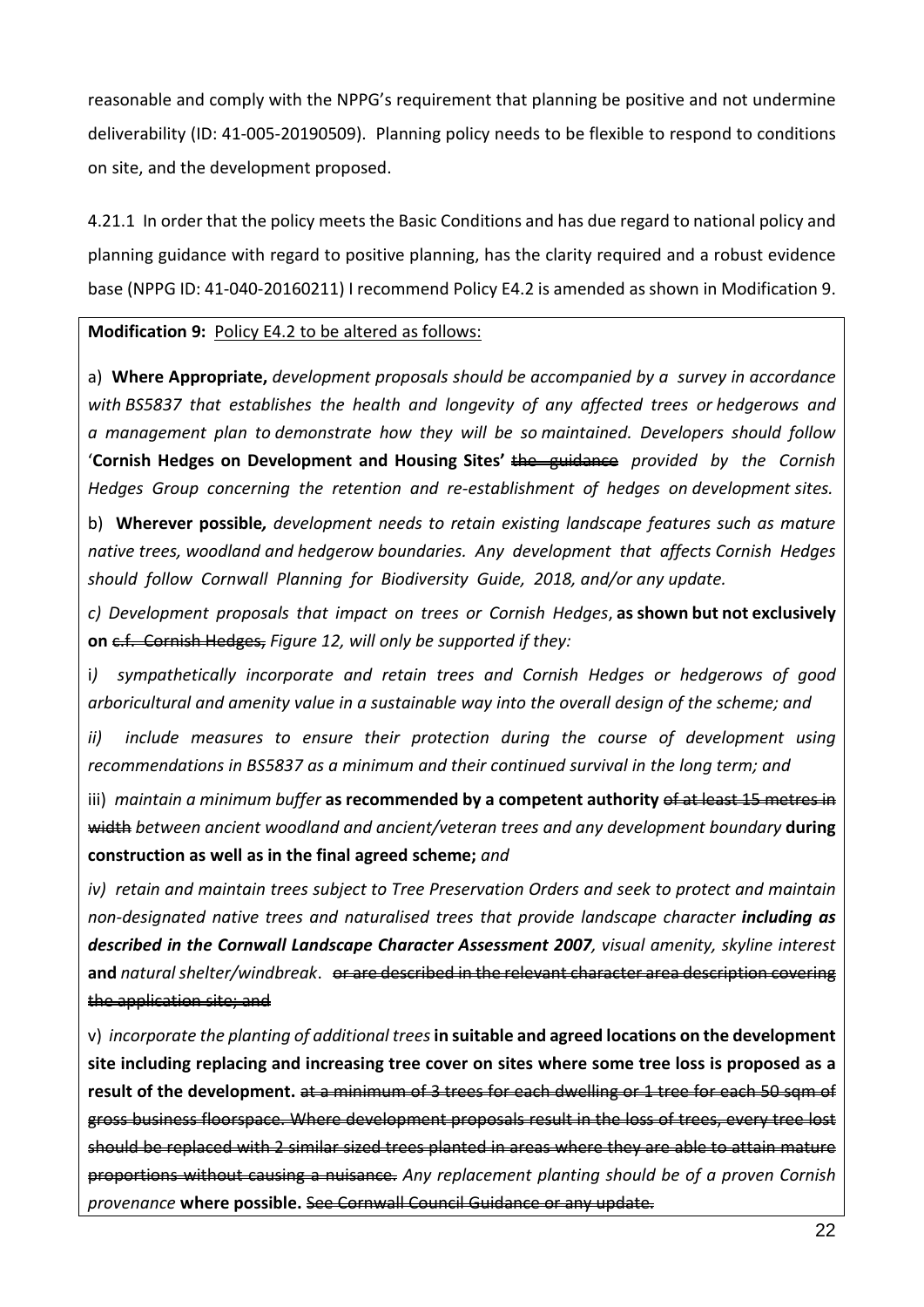4.22 **Tywardreath and Par Parish NDP Policy E5.1: Character and setting of the Tywardreath Conservation Area** The Policy meets the Basic Conditions, but its punctuation needs to be consistent: I would suggest the format '; and' after each of the bullet points i) to vi). Technically the word 'and' need only come once, on the penultimate bullet of the set. I will leave this alteration to the LPA under their powers to implement minor corrections.

4.23 **Tywardreath and Par Parish NDP Policy E5.2: Character and setting of Tywardreath Priory** Complies with the Basic Conditions.

4.24 **Tywardreath and Par Parish NDP Policy E5.3: Character and setting of the 1644 Civil War Battlefield Site** Complies with the Basic Conditions.

4.25 **Tywardreath and Par Parish NDP Policy E5.4: Maintaining the Outstanding Universal Value of the World Heritage Site** Complies with the Basic Conditions.

4.26 **Tywardreath and Par Parish NDP Policy E5.5: Historic Landscape Character of the Parish** The policy has a bullet point b) that suggests Cornish Hedge removal will be allowable in some instances, with no requirement for any removal to be mitigated or justified. Policy E4.2 however suggests that any removal or damage to Cornish Hedges should be re-established and where appropriate a management plan and survey will be required. The two policies are not internally consistent therefore. I accept that Cornish Hedges are an integral part of the historic landscape and need to be mentioned in the policy but for the clarity required by the NPPF the policies of the Plan need to be consistent. In order that Policy E5.5 meets the Basic Conditions and has due regard to national policy, I recommend that it is amended as set out in Modification 10 below.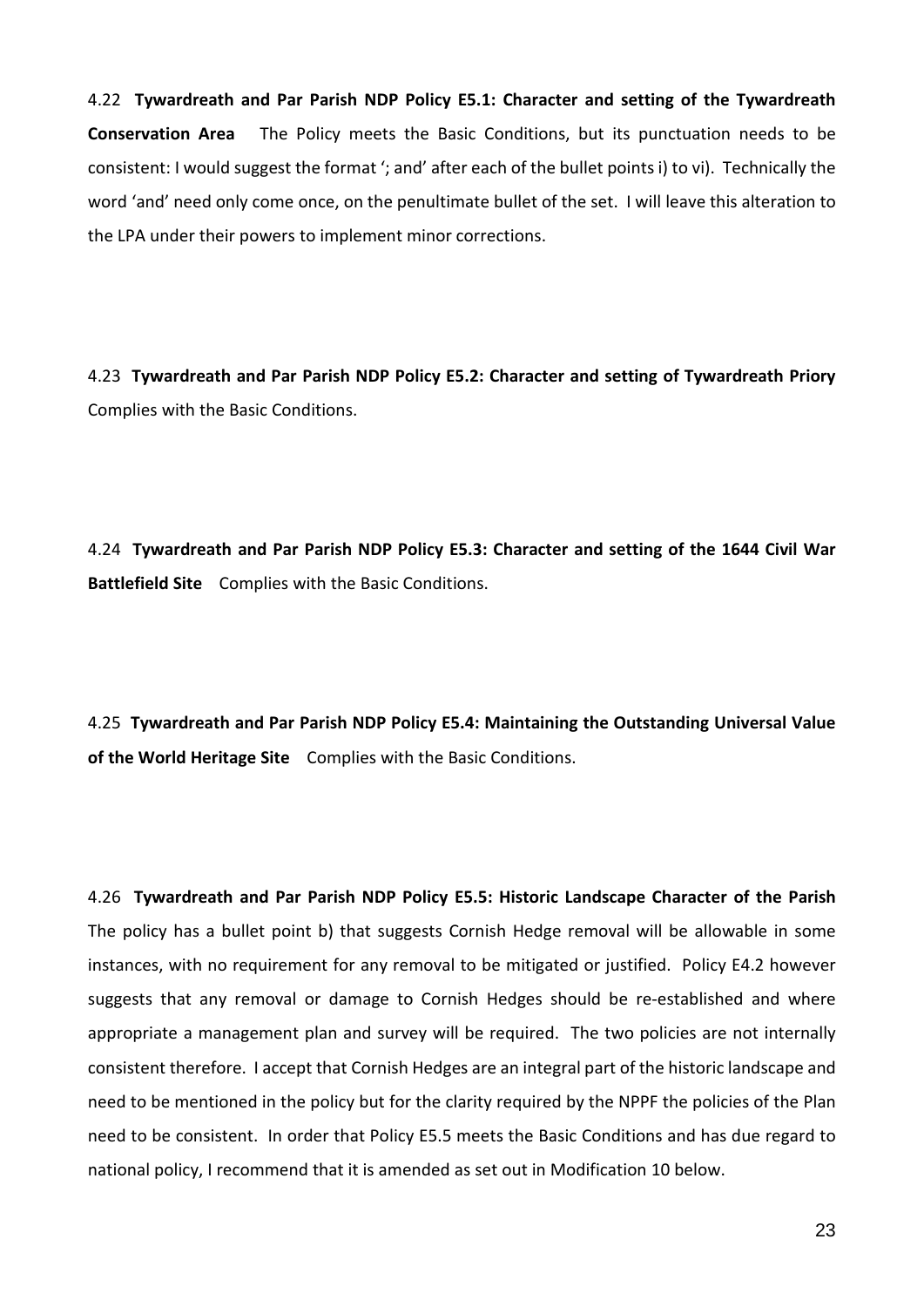#### **Modification 10:** Policy E5.5 to be amended as follows:

*a) Development proposals must retain and respect the integrity of the historic landscape character of the rural parts of the parish.*

*b) Field boundary removal should be wholly exceptional* **and Cornish Hedges will be expected to be retained and enhanced in line with Policy E4.2 of this Plan.** ; c.f. Cornish Hedges Map, Figure 12.

4.27 **Tywardreath and Par Parish NDP Policy E5.6: Character and setting of the historic industrial features within the parish; c.f. Industrial Assets Map, Figure 17** The title of this policy cannot include the reference to a relevant evidence figure, as it is not clear what the purpose of doing this is. The reference is needed at the end of the first sentence of the policy, which again for clarity does not require to be a bullet point of one. In order that Policy E5.6 meets the Basic Conditions and has due regard to the NPPF requirement for clarity of policy I recommend it is altered as set out in Modification 11.

#### **Modification 11:** Policy E5.6 is to be amended as follows:

*Policy E5.6: Character and setting of the historic industrial features within the parish* c.f. Industrial Assets Map, Figure 17

a) *Development proposals must retain and respect the integrity of the industrial features within the parish* **as shown but not exclusively on Figure 17.** *These include the remains of structures and features associated with deep mining, the Par canal, and the railway and associated infrastructure and furniture.*

#### 4.28 **Tywardreath and Par Parish NDP Policy E5.7: The protection of non-designated heritage assets**

The policy has a requirement that the Historic Environment Record for Cornwall should be consulted, but this is not an issue for a land-use plan. The policy can make it clear that it applies to assets mentioned in the Record, which would suggest consultation is needed. In order that the Plan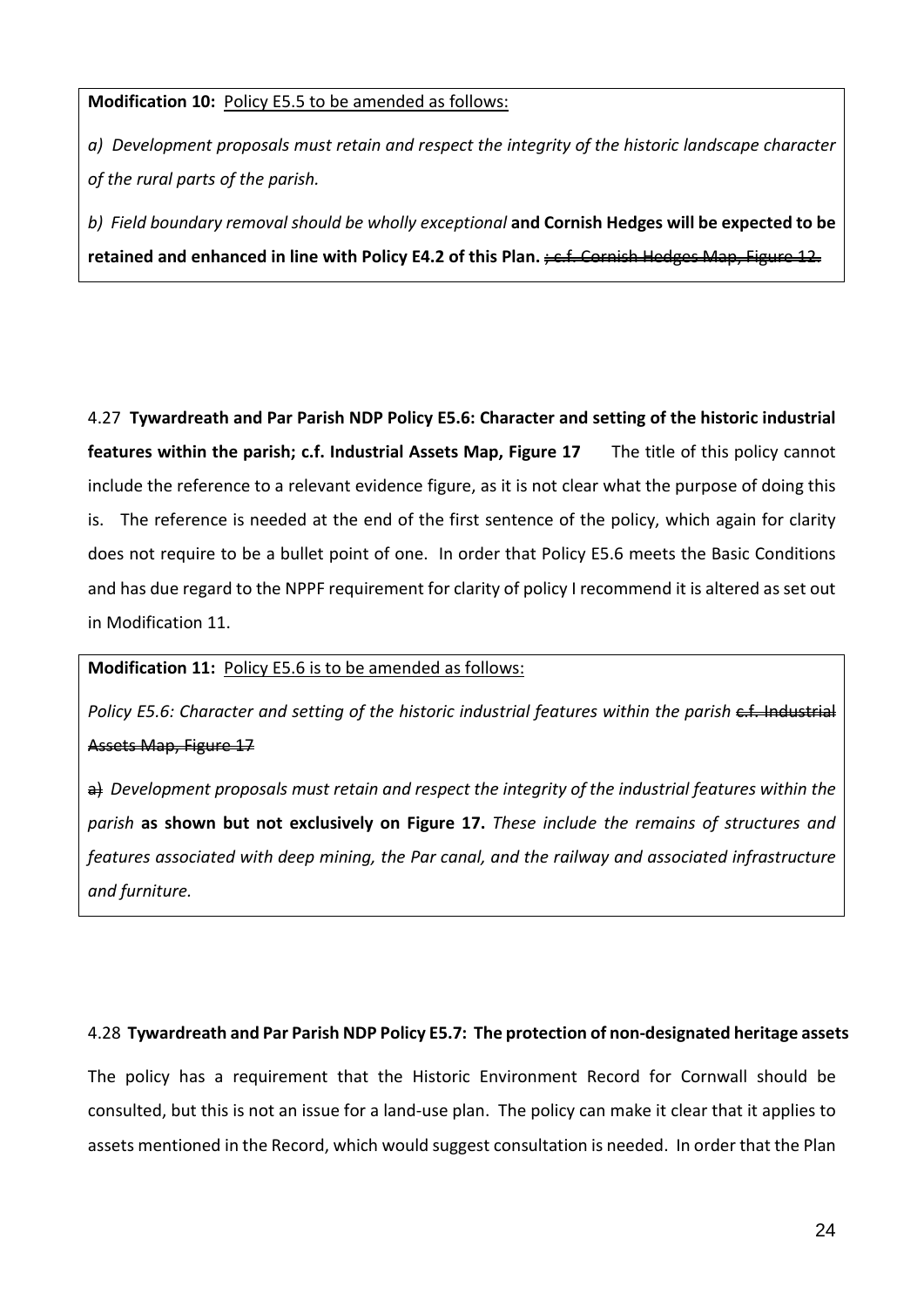and its policies meet the Basic Conditions and deal with land-use issues as required by the NPPG (ID: 41-004-20190509) I recommend that Policy E5.7 is amended as shown in Modification 12.

**Modification 12:** Policy E5.7 to be altered as follows:

There are many **The** *non-designated heritage assetsscattered throughout the parish* **including those** *recorded in the Historic Environment Record (HER)* **are to be protected wherever possible. In particular** If any *development proposals* should: comes forward:

the Historic Environment Record for Cornwall28should be consulted; and

b) **a) minimise adverse** *impacts on* **non-designated** *heritage assets* should be minimised *wherever possible and appropriate mitigation measures* **be** *put in place as necessary; and*

*c)* **b)** *if an asset cannot be retained it should be professionally excavated and recorded.* 

4.29 **Tywardreath and Par Parish NDP Policy H1: Development Boundary** The policy needs to formally designate the boundary in order to have the clarity required of the NPPF. I recommend therefore that Policy H1 is amended as shown in Modification 13 and thus complies with the Basic Conditions.

**Modification 13:** Policy H1 to be amended as follows:

Tywardreath and Par Parish NDP establishes **A** new *development boundary for the* **settlements of Tywardreath and Par** parish **is designated** *as shown on the Development Boundary Map, Figure 18.* ….

4.30 **Tywardreath and Par Parish NDP Policy H2: General Development Principles** For the clarity required by the NPPF (para 16d) it is not acceptable to use initials only within a policy. Although policy in neighbourhood plans are not able to set building standards above those required nationally, this policy only asks that specific standards are taken into consideration, which is not a requirement and so acceptable.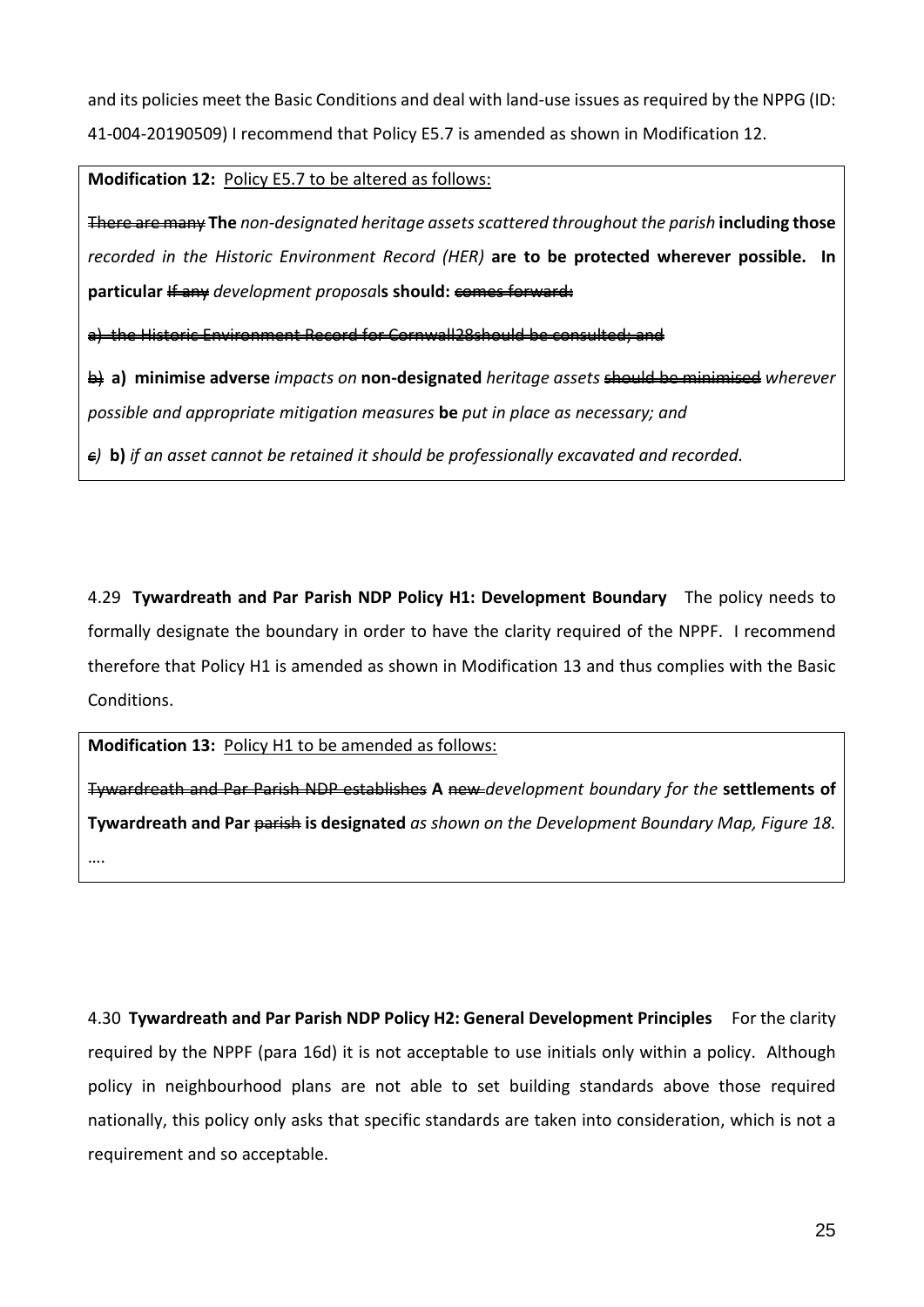4.30.1 Bullet f) of Policy H2 has again required that all development proposals include information regarding aspects of development that will not always be appropriate or in line with government guidance that planning be positive and not undermine deliverability (NPPG ID: 41-005-20190509). Policy should not be repetitive, and bullet point f)i) is contrary to policy in the NPPF regarding policy repetition (para 16f). Other minor changes are also recommended for the clarity required by the NPPF of policy. In order that Policy H2 meets the Basic Conditions and has due regard for national policy and guidance, I recommend that it is amended as shown in Modification 14.

**Modification 14:** Policy H2 to be altered as follows:

The initials 'BREEAM' to be followed by the full title "**the Building Research Establishment Environmental Assessment Method**".

The initials 'CEEQUAL' to be followed by the full title "**the Civil Engineering Environmental Quality Assessment and Awards Scheme**".

The initials 'HAPPI' to be followed by "**Housing our Aging Population Panel for Innovation**"

Bullet f) to read:

f) **Where appropriate, d**e*velopment proposals should*:

i) indicate how the proposal has met the requirements of Policies F1 and F3; and

**i)** *include a statement indicating the extent to which the development meets accessibility for all* criteria, such as the requirement for easy and safe access for users with a variety of needs who wish *to access local shops, services and community facilities on foot, by bicycle or with mobility aids*, e.g. via well-lit routes with no steep gradients; ; *and*

**ii)** *consider the need to design out crime, disorder and anti-social behaviour to ensure ongoing community safety and cohesion; and*

**iii**) *indicate how the proposal will "protect the quality and natural beauty, including the landscape, ecology* and *historic character of our environment* for its own sake, for the ecosystem it pro but also as an economic driver" (CLP, p.16, para 1.4) e.g. in respect Tourism); and

**iv)** *take appropriate measuresto identify and where relevant conserve archaeological materials and evidence; and*

**v)** *ensure that any land contamination* where appropriate *can be satisfactorily* reduced to an acceptable level **dealt with.**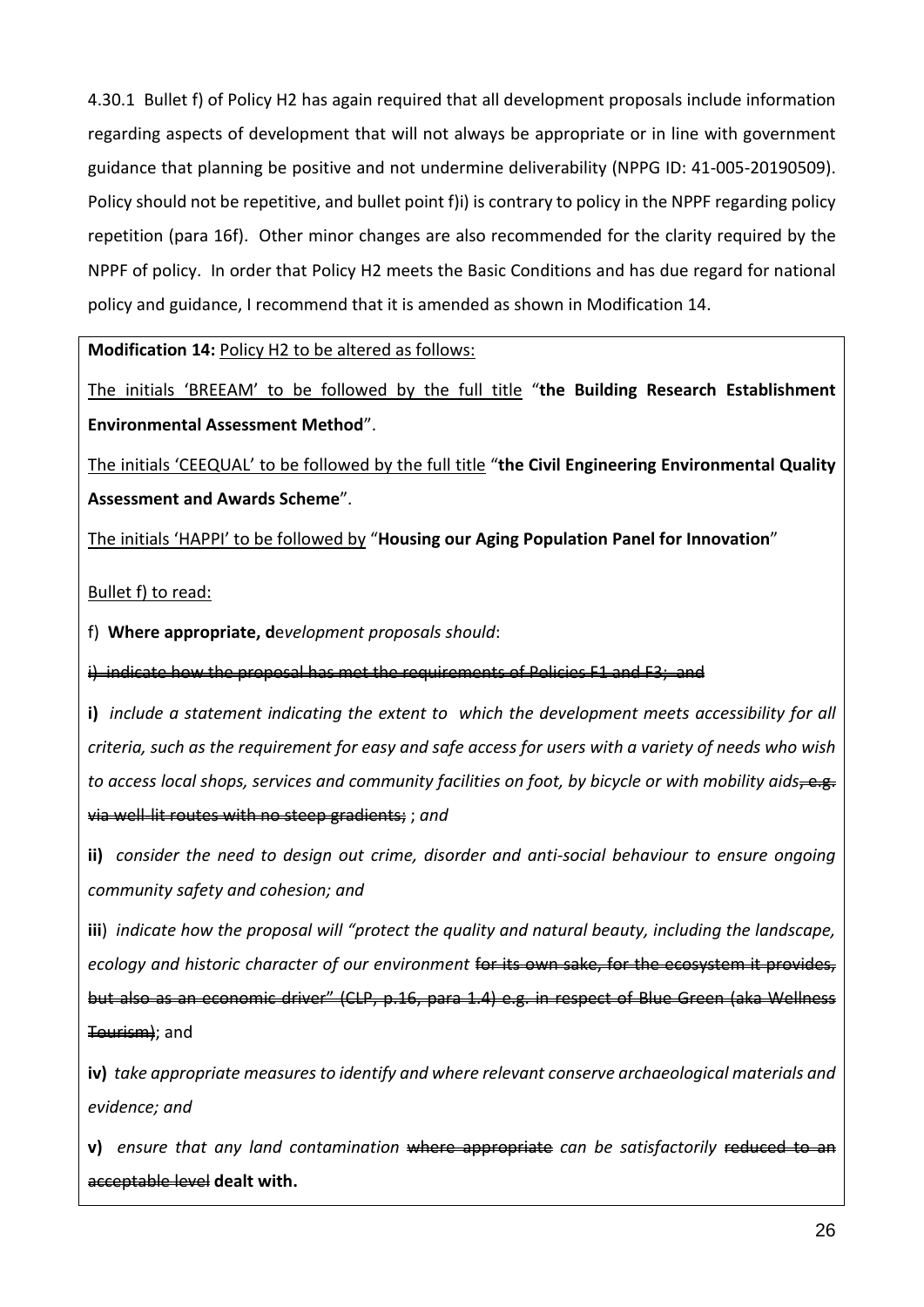4.31 **Tywardreath and Par Parish NDP Policy H3: Affordable Housing on Rural Exception Sites** The policy is putting local detail on Policy 9 of the CLP and guidance in the 2020 SPD 'Housing'. Bullet b) needs to be clearer as regards the guidance referred to, and both bullets b), d) and e) need to remove what is justification for the policy, from the text. Both of these changes are necessary in order that the policy has the clarity required by the NPPF (para 16d). Bullets f) and g) also need revision in order that the intent is clear. Development can't be 'used' to extend the development boundary, but a statement that it will remain as set out in this Plan is useful for clarification. The factors referred to in bullet g) need to be articulated; referencing the previous policy is too vague.

4.31.1 In order that Policy H3 has due regard to national policy and complies with the Basic Conditions, I recommend that it is amended as shown in Modification 15.

**Modification 15:** Policy H3 to be amended as follows:

….. *b) The development is small scale as* per Cornwall Council guidance: "The NPPF does not define 'small' but the inference is clear and Local Plan Policy 9 requiresthe scale to be appropriate" **defined** in the Housing SPD 2019, Policy 9 of the Cornwall Local Plan Strategic Policies 2016 and any future **document updating these;** *and*

...... *d)* The size of the homes is decided with reference to existing housing provision in and Par Parish and the needs of those on the Cornwall Homechoice register and other potential applicants, e.g. where 1-bedroom properties are the priority need these should form part of the provision. **and type of home provided meets the proven need at the time of the proposal with reference to existing affordable housing provision in Tywardreath and Par Parish; and**

*e) The development is adjacent to the development boundary as shown on the Development Boundary Map, Figure 18 and there is good connectability by sustainable modes of transport* e.g. on foot to local shops, services and community facilities including Blue and/or Green spaces **to local facilities; and**

*f)*Such development is not used to extend the development boundary. **The development boundary remains as shown in Figure 18 of this Plan; and**

*g) A statement is included at planning application stage confirming that factors which may impact on viability* **including contaminated land and archaeological remains** such as those described in policy H2, *have been investigated and* **where appropriate** *mitigation measures identified.*

*… … …*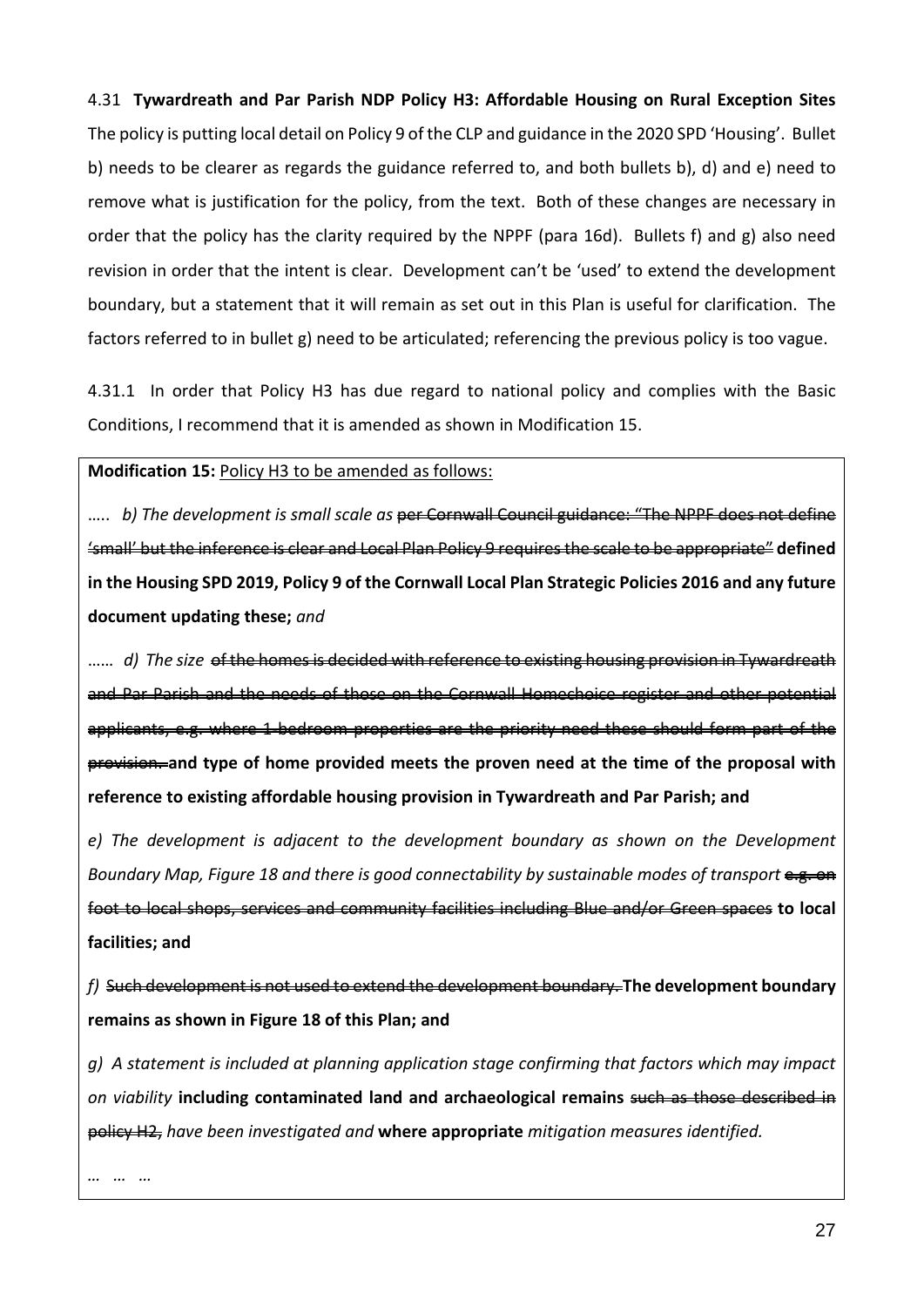4.32 **Tywardreath and Par Parish NDP Policy H4: Housing Design** The policy speaks of 'favouring' certain development proposals, a word that does not imply the neutrality required for making planning decisions; the correct word to use in this context is 'encourage'. The policy wording has again included wording that is more properly justification. Illustrative examples should be given in the justification rather than the policy as they are by definition open-ended and not definitive. These issues both need correcting in order that the policy has the clarity required by the NPPF, as does bullet k) discussed below.

4.32.1 The numbering system of bullets in the policy is very complex with bullet k) further subdivided into a further 4 bullets. In fact these further 4 bullets are examples of requirements in the Building for Life 12 standards (Bfl12) and the policy should be simplified with the removal of these bullets which are really examples of using the standard, and often direct quotes from Bfl12. This level of detail is also too prescriptive and does not comply with para 126 of the NPPF, which advised against planning advice being too prescriptive. The text shown for removal from this bullet can be included in the justification for Policy H4 if desired. Bfl12 standard is compatible with the NPPF and recommended by it (para 129).

4.32.2 In order that Policy H4 meets the Basic Conditions and has due regard to government policy and guidance regarding the avoidance of excessive prescription and clear policies that are easy to understand, I recommend that it is amended as shown in Modification 16 below.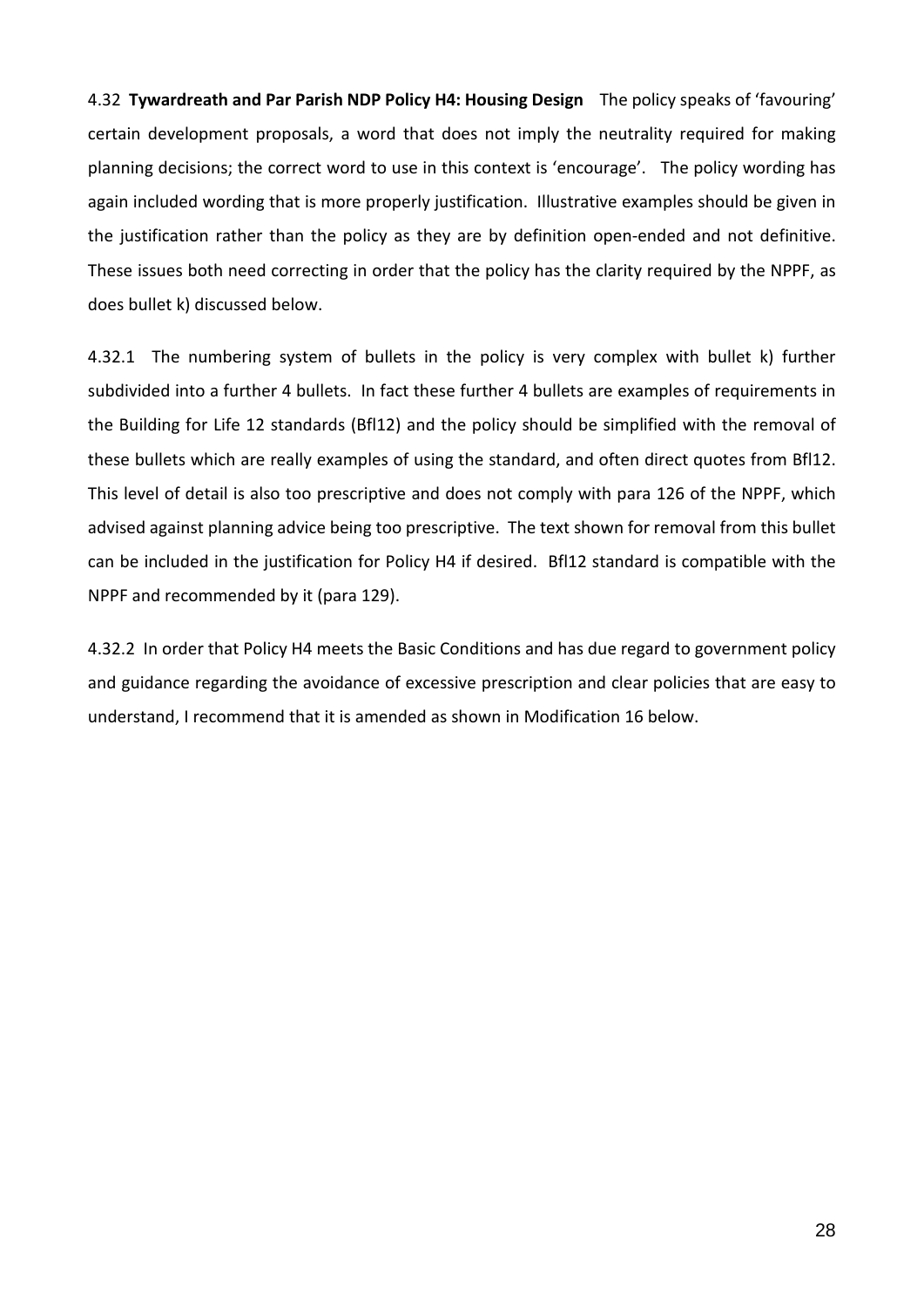**Modification 16:** Policy H4 to be amended as follows:

*Development proposals which include the following as part of housing design will be* favoured **encouraged:**

*a) Rainwater Storage Systems e.g. for garden and outdoor use;*

*b) Low carbon heating, e.g. solar panels and/or heat pumps or other sources of renewable energy;*

*c) Electric vehicle charging points for both individual homes and public access;*

*d) Bird boxes, e.g. swift bricks;*

*e) Sprinkler systems;*

*f) Homes built in line with Secured by Design recommendations;*

g) **Where appropriate,** *design which incorporates* HAPPI **Housing our Aging Population Panel for Innovation** *(HAPPI) recommendations;* including "Rural proofed"HAPPI features where approp c.f. Appendix F.

*h) Commission for Climate Change (CCC), 2019, recommendations (or any updates thererof) including for the provision of fresh air and the Energy Hierarchy recommendations;* c.f. Appendix L.

*i) Future-proofing for lifetime needs* **and higher accessibility standards;** e.g. consideration is given to accessibility needs, such as obstruction-free wheelchair access to front doors, space provided a through floor lift, or staircases sufficiently wide for a stairlift with safe access for anyone walking up and down;

j) **Where provided,** *external lighting* provides safe access, but also **is installed and of an illumination level that ensures it does not significantly adversely impact on the dark** of a specification protects the *night sky* as far as possible.

k) **Building for Life 12** Bfl12 Section 12 *standards* **particularly** *for external storage and amenity space*, e.g.

i) Convenient, dedicated bin and recycling storage where bins and crates can and

Garages (when provided) and parking spaces that are large enough to car and allow the driver to get out of the car easily; and

iii) A secure place to store cycles and garden equipment; and

Rear gardens (when provided) which are at least we<del>lling.</del>